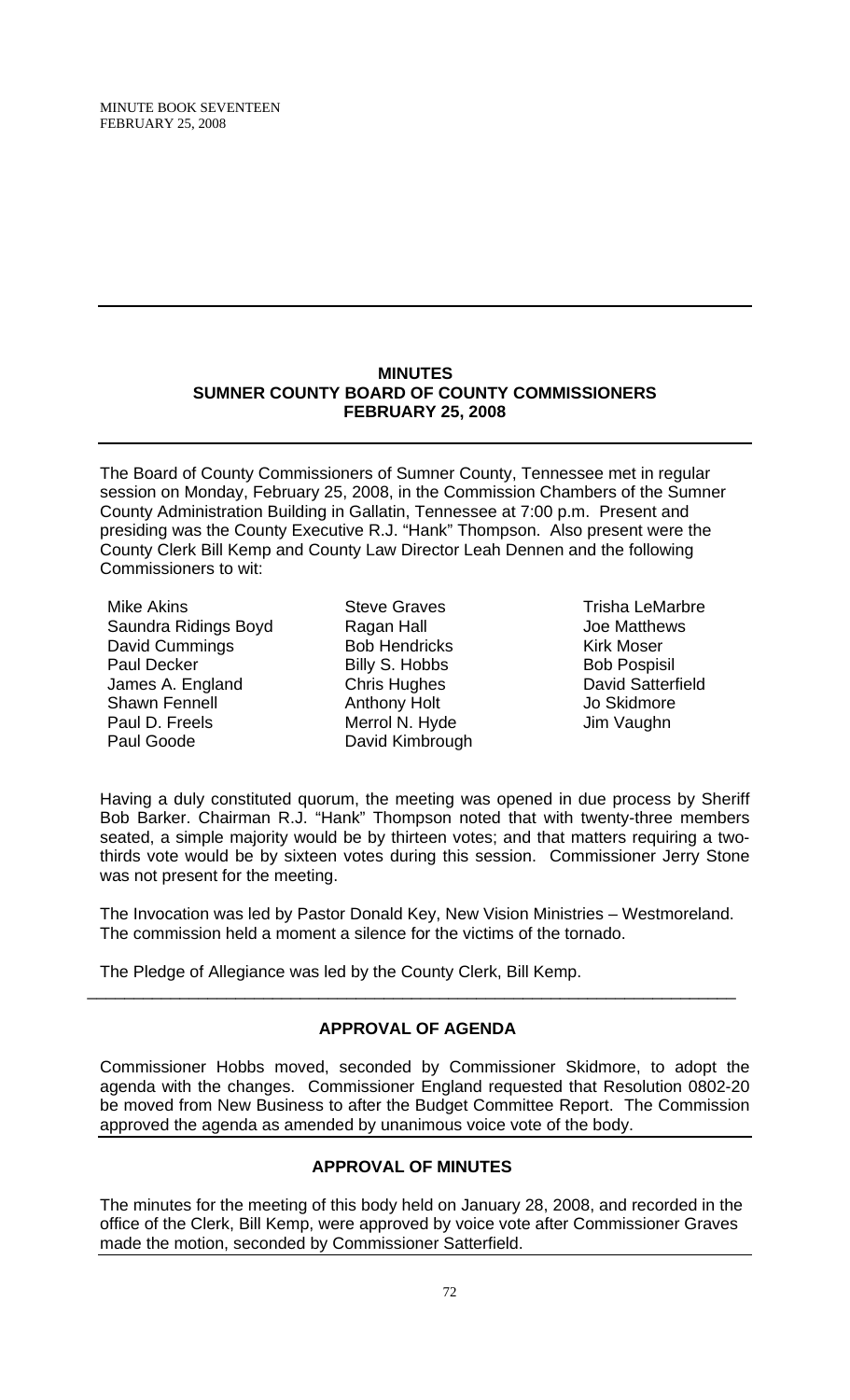## **RECOGNITION OF THE PUBLIC**

Chairman Thompson opened the floor to allow the public to speak concerning any matter on the agenda.

Sharon Walker of 101 Fox Glen in Gallatin and President of the Sumner County Education Association encouraged the Commission to eliminate any further delay in approving new school construction projects.

Michael Hurdle of 127 Pin Oak Drive in Hendersonville spoke in favor of the proceeding with the new school construction projects.

\_\_\_\_\_\_\_\_\_\_\_\_\_\_\_\_\_\_\_\_\_\_\_\_\_\_\_\_\_\_\_\_\_\_\_\_\_\_\_\_\_\_\_\_\_\_\_\_\_\_\_\_\_\_\_\_\_\_\_\_\_\_\_\_\_\_\_\_\_\_\_

Mike Fussell of 128 Island Drive in Hendersonville stated his support of construction management.

With no one else wishing to speak, recognition of the public was closed.

#### **REPORT OF THE CHAIR**

Chairman Thompson read the following resolutions into the record:

#### **A RESOLUTION HONORING THE SUMNER COUNTY CAREER CENTER**

 **WHEREAS,** the Sumner County Career Center was recently awarded with "Career Center of the Year" by WorkForce Essentials; and

**WHEREAS,** the Sumner County Career Center received this honor for maintaining consistent accomplishment of all performance standards and goals; maintaining positive client and partner relationships and having a staff who has achieved or exceeded planned service-level goals and uses innovation in developing new projects while gaining outside revenue; and

**WHEREAS,** the Sumner County Career Center should be commended not only for aiding in the growth and development of our community but to this county.

**NOW, THEREFORE, BE IT RESOLVED** by the Sumner County Board of County Commissioners meeting in regular session on this the  $25<sup>th</sup>$  day of February, 2008 that this body does hereby congratulate the Sumner County Career Center for its outstanding achievements; and

**BE IT FURTHER RESOLVED** that this resolution is to be spread on the minutes of this body and a copy of this resolution is to be provided to the Sumner County Career Center.

\_\_\_\_\_\_\_\_\_\_\_\_\_\_\_\_\_\_\_\_\_\_\_\_\_\_\_\_\_\_\_\_\_\_\_\_\_\_\_\_\_\_\_\_\_\_\_\_\_\_\_\_\_\_\_\_\_\_\_\_\_\_\_\_

## **A RESOLUTION HONORING MS. PEGGY GRIFFIN**

 **WHEREAS,** Ms. Peggy Griffin, a driver's education instructor for Sumner and Wilson County students, was recently honored with the 2007 Instructor of the Year award by WorkForce Essentials; and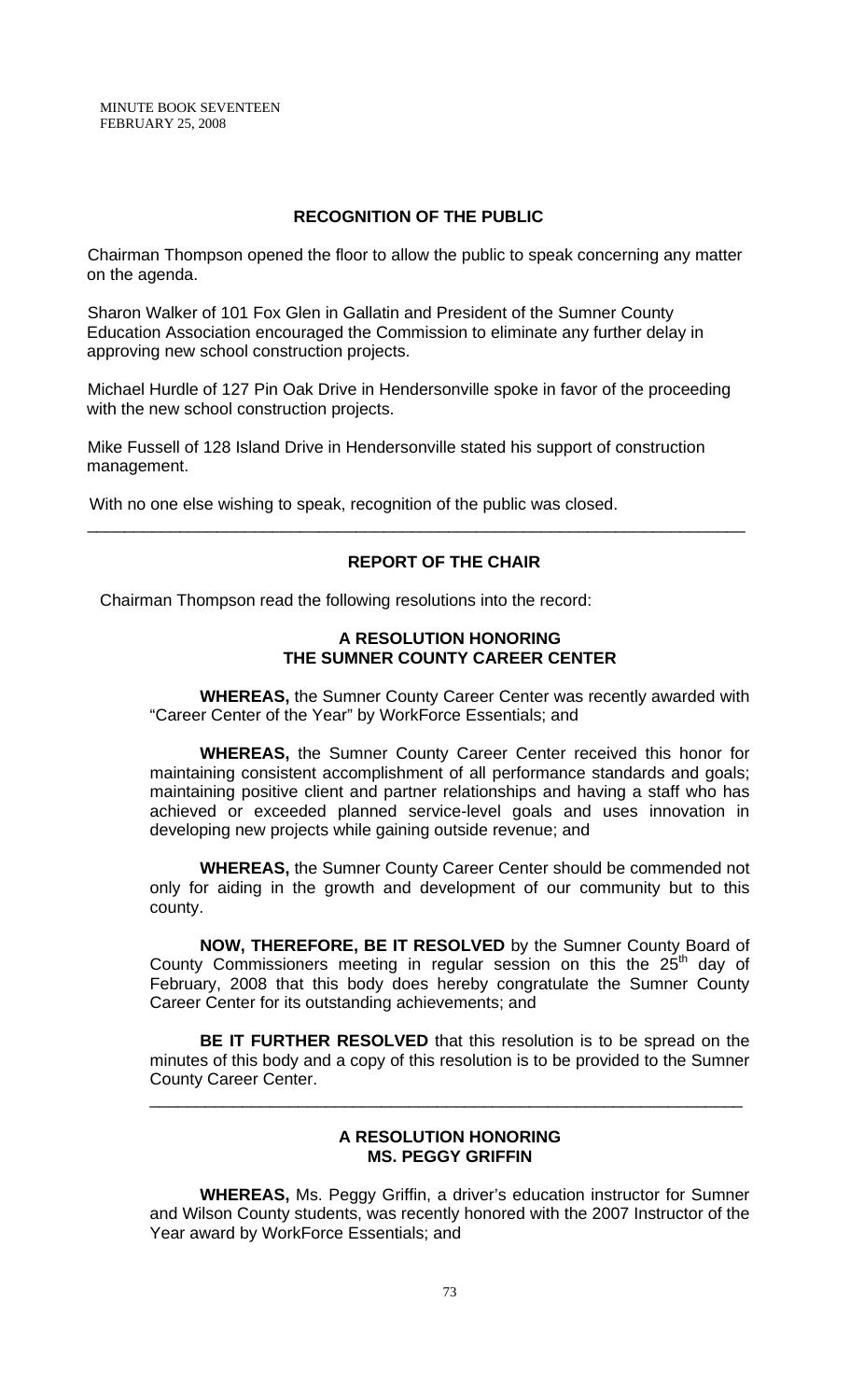**WHEREAS,** Ms. Griffin was named as the training instructor who has the best overall classroom effectiveness, shown improvements in teaching methods, maintains a positive attitude in support of WorkForce Essentials' mission, vision and values, and received positive reviews from students, co-workers, and supervisors; and

**WHEREAS,** it is appropriate that Ms. Griffin be recognized for the contribution she has made to Sumner County in teaching and guiding while positively affecting the lives of students through her tireless commitment.

**NOW, THEREFORE, BE IT RESOLVED** by the Sumner County Board of County Commissioners meeting in regular session on this the  $25<sup>th</sup>$  day of February, 2008 that this body does hereby congratulate Ms. Peggy Griffin for her dedication and service to the citizens and government of Sumner County; and

**BE IT FURTHER RESOLVED** that this resolution is to be spread on the minutes of this body and a copy of this resolution is to be provided to Ms. Peggy Griffin.

Upon motion of Commissioner Matthews, seconded by Commissioner LeMarbre, the Commission voted to approve the Certificates of Resolution.

\_\_\_\_\_\_\_\_\_\_\_\_\_\_\_\_\_\_\_\_\_\_\_\_\_\_\_\_\_\_\_\_\_\_\_\_\_\_\_\_\_\_\_\_\_\_\_\_\_\_\_\_\_\_\_\_\_\_\_\_\_\_\_\_

\_\_\_\_\_\_\_\_\_\_\_\_\_\_\_\_\_\_\_\_\_\_\_\_\_\_\_\_\_\_\_\_\_\_\_\_\_\_\_\_\_\_\_\_\_\_\_\_\_\_\_\_\_\_\_\_\_\_\_\_\_\_\_\_

Commissioner Hall read the following resolution into the record:

# **A RESOLUTION HONORING THE TENNESSEE REHABILITATION CENTER AT GALLATIN**

 **WHEREAS,** the Tennessee Rehabilitation Center at Gallatin, which provides work development and job instruction to people with disabilities in Sumner County, was recently named the "Center of the Year" by the State Department of Human Services; and

**WHEREAS,** the center has been meeting and exceeding its goals of placing clients in competitive employment for the past several years through four specialized programs of vocational evaluation, employee development, placement and rehabilitation counseling and guidance; and

**WHEREAS,** Mike Mayo, Larry Piper, Donna Hall, Carol Parker, Bill Dent, Linda Suddarth, Brenda Oliver, Jerry Rich, and Norlena York, having put forth hard work and dedication, have not only brought honor to themselves but to this county in aiding in the growth and development of our community.

**NOW, THEREFORE, BE IT RESOLVED** by the Sumner County Board of County Commissioners meeting in regular session on this the  $25<sup>th</sup>$  day of February, 2008 that this body does hereby congratulate the Tennessee Rehabilitation Center at Gallatin; and

**BE IT FURTHER RESOLVED** that this resolution is to be spread on the minutes of this body and a copy of this resolution is to be provided to the Tennessee Rehabilitation Center at Gallatin.

\_\_\_\_\_\_\_\_\_\_\_\_\_\_\_\_\_\_\_\_\_\_\_\_\_\_\_\_\_\_\_\_\_\_\_\_\_\_\_\_\_\_\_\_\_\_\_\_\_\_\_\_\_\_\_\_\_\_\_\_\_\_\_\_

Upon motion of Commissioner Hall, seconded by Commissioner Matthews, the Commission voted to approve the Certificate of Recognition for the Tennessee Rehabilitation Center at Gallatin.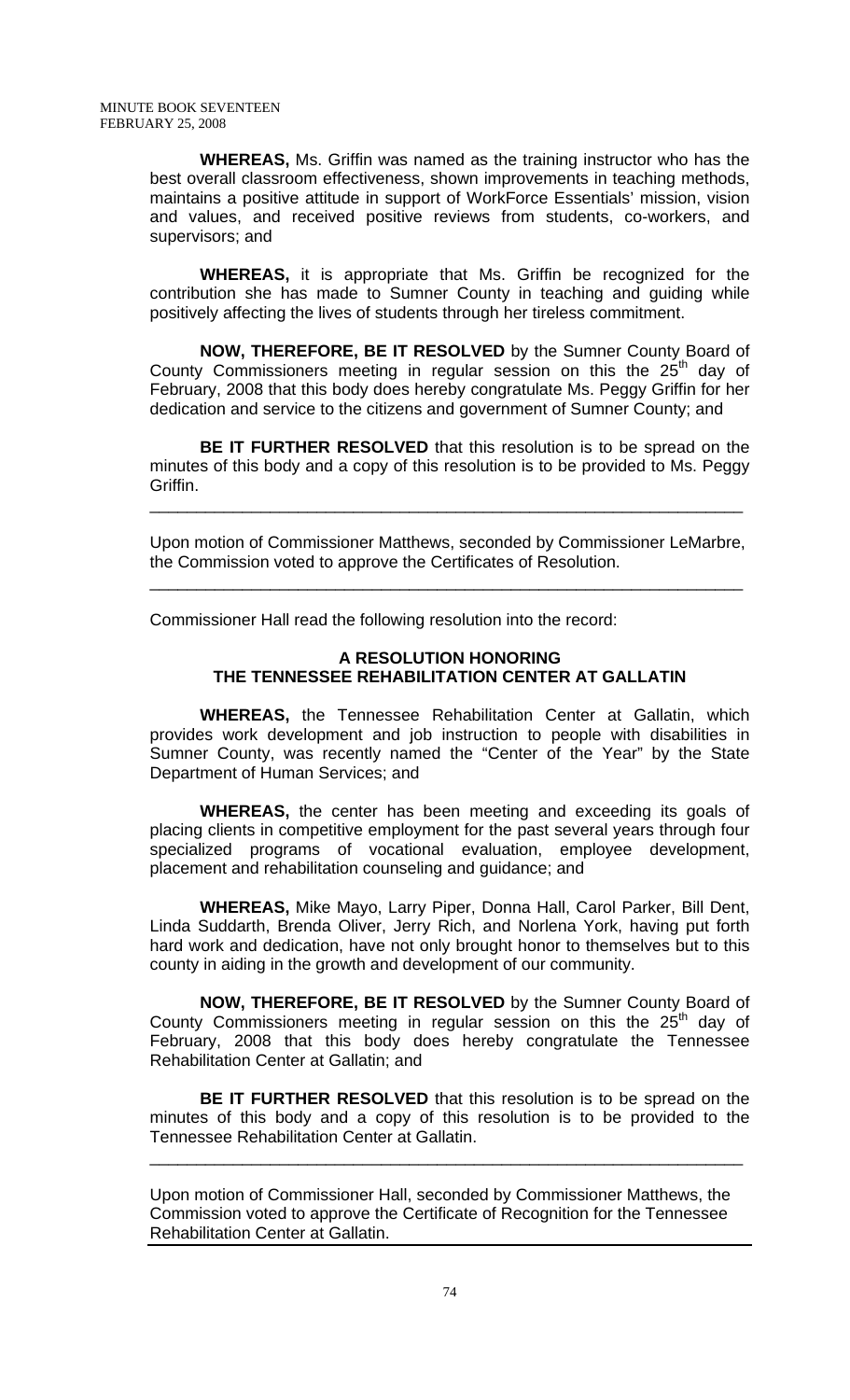Commissioner Vaughn read the following resolution into the record:

#### **RESOLUTION HONORING MR. TERRY HUTCHERSON**

 **WHEREAS,** Mr. Terry Hutcherson began his service in law enforcement as a deputy with the Sumner County Sheriff's Department before becoming a patrolman for the City of Goodlettsville in 1979, where he served for almost thirty (30) years as a Sergeant and Captain before being promoted to the Chief of Police in 1991; and

**WHEREAS**, Mr. Hutcherson is a member of the Tennessee and International Associations of Chiefs of Police and throughout his tenure has given freely of his time, put his life on the line, and dedicated himself to caring for the lives of others; and

**WHEREAS,** Mr. Hutcherson has demonstrated civic-mindedness and his commitment to serve the citizens of Sumner County has been instrumental in bringing progress and advancement to this county and by the giving of his time and talents, has contributed distinctive guidance and direction to the citizens and leadership of Sumner County.

**NOW, THEREFORE, BE IT RESOLVED** by the Sumner County Board of County Commissioners meeting in regular session on this the  $25<sup>th</sup>$  day of February, 2008 that this body does hereby honor and commend Mr. Terry Hutcherson for his dedication and service to the City of Goodlettsville and the citizens and government of Sumner County; and

**BE IT FURTHER RESOLVED** that this resolution is to be spread on the minutes of this body and a copy of this resolution is to be provided to Mr. Terry Hutcherson.

\_\_\_\_\_\_\_\_\_\_\_\_\_\_\_\_\_\_\_\_\_\_\_\_\_\_\_\_\_\_\_\_\_\_\_\_\_\_\_\_\_\_\_\_\_\_\_\_\_\_\_\_\_\_\_\_\_\_\_\_\_\_\_\_

\_\_\_\_\_\_\_\_\_\_\_\_\_\_\_\_\_\_\_\_\_\_\_\_\_\_\_\_\_\_\_\_\_\_\_\_\_\_\_\_\_\_\_\_\_\_\_\_\_\_\_\_\_\_\_\_\_\_\_\_\_\_\_\_

Upon motion of Commissioner Vaughn, seconded by Commissioner Holt, the Commission voted to approve the Certificate of Recognition.

Commissioner Decker read the following resolutions into the record:

# **RESOLUTION HONORING THE HENDERSONVILLE HIGH SCHOOL COMMANDOS BOWLING TEAM**

 **WHEREAS,** the Hendersonville High School Commandos Bowling Team, led by Coach Keith Freemon, recently placed as Runner-Up in the Division I Tennessee Secondary School Athletic Association's Bowling Championship; and

**WHEREAS,** the Commandos are the only Division I team to make every State Tournament since the inception of bowling as a sport in 2002, while also holding the records of Most Championships, Most Consecutive State Championships and Most Bowlers with 300 Games in the State Tournament; and

**WHEREAS,** the Commandos have practiced hard, strived for perfection, and for their outstanding efforts have brought honor not only to themselves, but to their school and this County.

**NOW, THEREFORE, BE IT RESOLVED** by the Sumner County Board of County Commissioners meeting in regular session on this the  $25<sup>th</sup>$  day of February, 2008 that this body does hereby congratulate Coach Keith Freemon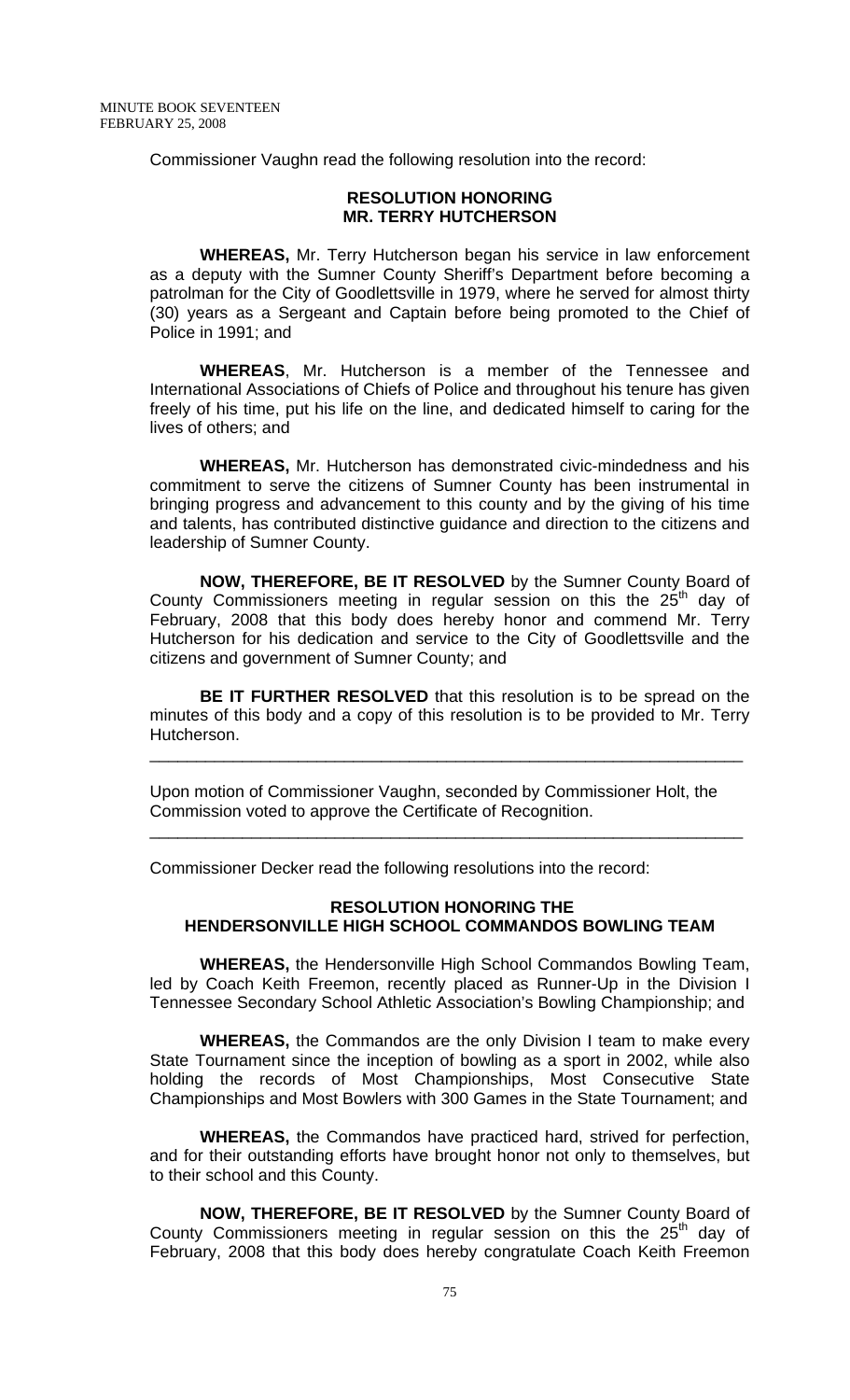and the Hendersonville High School Commandos Bowling Team for their outstanding season; and

**BE IT FURTHER RESOLVED** that this resolution is to be spread on the minutes of this body and a copy of this resolution is to be provided to the Hendersonville High School Commandos Bowling Team.

\_\_\_\_\_\_\_\_\_\_\_\_\_\_\_\_\_\_\_\_\_\_\_\_\_\_\_\_\_\_\_\_\_\_\_\_\_\_\_\_\_\_\_\_\_\_\_\_\_\_\_\_\_\_\_\_\_\_\_\_\_\_\_\_

#### **A RESOLUTION HONORING THE HENDERSONVILLE HIGH SCHOOL LADY COMMANDOS BOWLING TEAM**

 **WHEREAS,** the Hendersonville High School Lady Commandos Bowling Team, led by Coach Keith Freemon and Assistant Coaches J.D. Coarsey and Greg Howard, recently captured their first ever Tennessee Secondary School Athletic Association's Division I State Title, with a 14-13 win over Hardin County which was the closest final match in T.S.S.A.A. Division I finals history with a pin count of 3,272-3,264; and

**WHEREAS,** the Lady Commandos not only captured a state title but also set a new state record for high series in a match, bowling 3,391, shattering the previous record of 3,334, as well as setting a new tournament series high with a 9,996, beating the previous set total of 9,791; and

**WHEREAS,** the Lady Commandos have practiced hard, strived for perfection and for their outstanding efforts have brought honor not only to themselves, but to their school and this County.

**NOW, THEREFORE, BE IT RESOLVED** by the Sumner County Board of County Commissioners meeting in regular session on this the  $25<sup>th</sup>$  day of February, 2008 that this body does hereby congratulate Coach Keith Freemon, Assistant Coaches J.D. Coarsey and Greg Howard, and the Hendersonville High School Lady Commandos Bowling Team; and

**BE IT FURTHER RESOLVED** that this resolution is to be spread on the minutes of this body and a copy of this resolution is to be provided to the Hendersonville High School Lady Commandos Bowling Team.

\_\_\_\_\_\_\_\_\_\_\_\_\_\_\_\_\_\_\_\_\_\_\_\_\_\_\_\_\_\_\_\_\_\_\_\_\_\_\_\_\_\_\_\_\_\_\_\_\_\_\_\_\_\_\_\_\_\_\_\_\_\_\_\_

Upon motion of Commissioner Decker, seconded by Commissioner Hyde, the Commission voted to approve the certificates of recognition.

Commissioner Moser read the following resolution into the record:

## **A RESOLUTION IN MEMORY OF MR. DEVEREAUX D. CANNON, JR.**

 **WHEREAS,** Devereaux D. Cannon, Jr., was an exemplary public servant and consummate professional, a lawyer who was greatly respected by his peers, a Fourth Degree member of the Knights of Columbus, a member of the St. John Vianny Catholic Church, an author who wrote several well respected books on flags and the designer of the Sumner County flag; and

**WHEREAS,** Lieutenant Colonel Devereaux Cannon bravely served his country, state and county in various military pursuits and demonstrated his commitment to patriotic service by working to preserve the illustrious history of this nation through his active participation in the Sons of Confederate Veterans,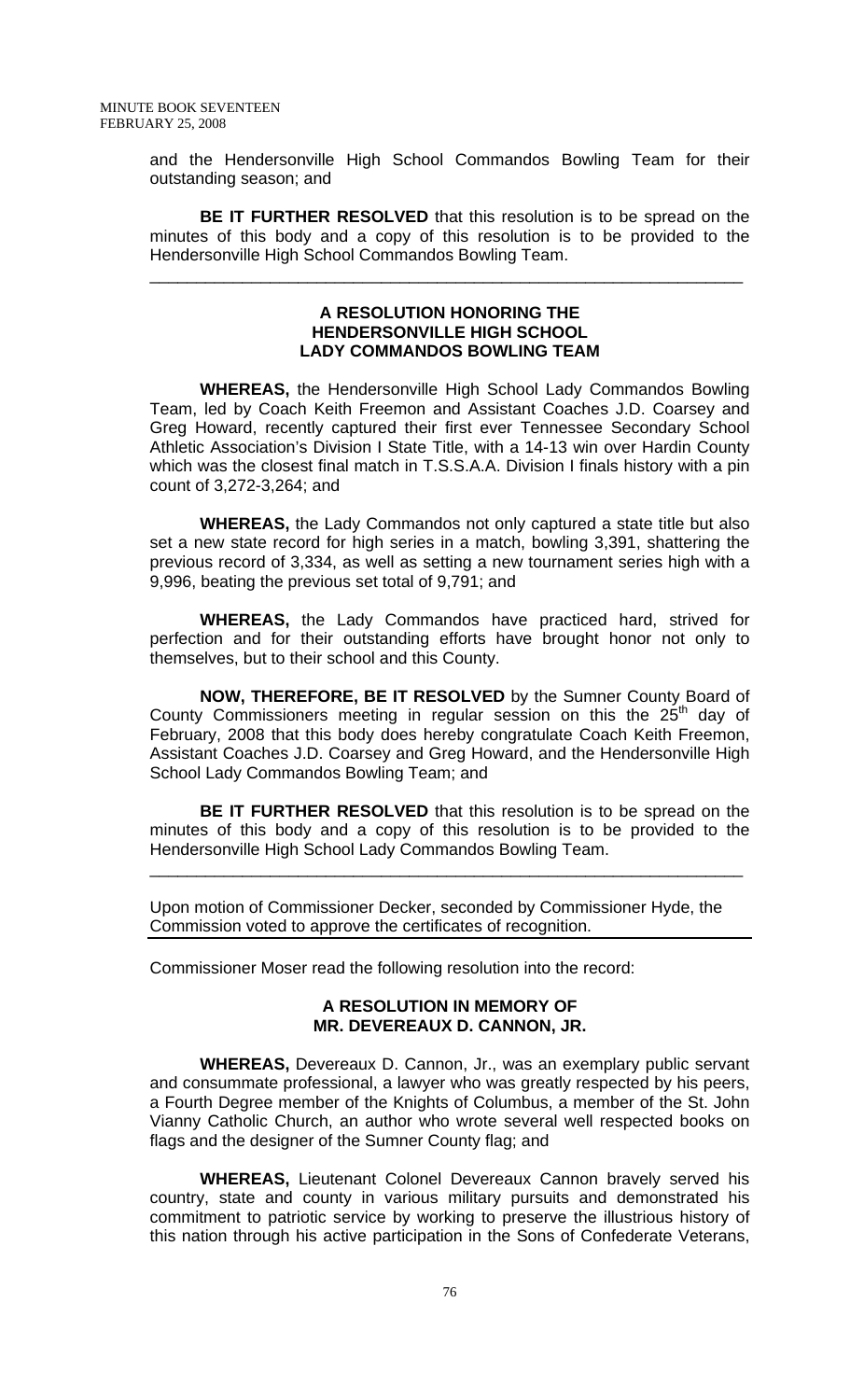the Sons of the American Revolution, and the Military Order of the Stars and Bars, as well as numerous other historic associations; and

**WHEREAS,** Mr. Cannon, a man deeply devoted to his family, is survived by his wife Nora, daughter, Nancy Katherine Cannon, and son, Second Lieutenant Devereaux D. Cannon III, and two grandchildren.

**NOW, THEREFORE, BE IT RESOLVED** by the Sumner County Board of County Commissioners meeting in regular session on this the  $25<sup>th</sup>$  day of February, 2008 that this body does hereby honor the memory of Mr. Devereaux D. Cannon, Jr. for his many years of service and dedication and this body urges all the citizens of Sumner County to acknowledge the time and efforts contributed by Mr. Devereaux D. Cannon, Jr. to Sumner County; and

**BE IT FURTHER RESOLVED** that this resolution is to be spread on the minutes of this body and a copy of this resolution is to be provided to the family of Mr. Devereaux D. Cannon, Jr.

\_\_\_\_\_\_\_\_\_\_\_\_\_\_\_\_\_\_\_\_\_\_\_\_\_\_\_\_\_\_\_\_\_\_\_\_\_\_\_\_\_\_\_\_\_\_\_\_\_\_\_\_\_\_\_\_\_\_\_\_\_\_\_\_

 Upon motion of Commissioner Moser, seconded by Commissioner Hyde, the Commission approved the certificate honoring Mr. Cannon.

# **REPORT FROM COUNTY OFFICIALS**

 By motion of Commissioner Skidmore, seconded by Commissioner England, the commissioners approved unanimously the filing as received of the following reports: County Investments, County General Fund, County Debt Service Fund, County Highway Fund, County Capital Outlay Fund, School General Purpose Fund, School Federal Projects Fund, School Food Service Fund, Employee Health Insurance Trust Fund, Employee Dental Insurance Trust Fund, Casualty Insurance Trust Fund, County Trustee Funds, Special Reports: County Dental Insurance Claim Payments, County Health Insurance Claim Payments, County Property Tax Collections, County EMS Billing/Collections/Balances, County Sales Tax Collections, County Wheel Tax Collections, County Tax Rates/Property Values and County School Loan Program Rates. Approval of the filing of these records does not certify to the accuracy of the documents.

Chairman Thompson introduced the following resolution:

# **0802-NOT A RESOLUTION TO APPROVE AND ACCEPT APPLICATIONS FOR NOTARY PUBLIC POSITIONS AND PERSONAL SURETY GUARANTORS**

 **WHEREAS,** according to the law of the State of Tennessee, an individual must apply for the office of notary public in the county of residence, or of their principal place of business; and

 **WHEREAS**, state statute requires personal sureties making bonds for notaries publics to be approved by the Sumner County Commission; and

 **WHEREAS,** said applicant must be approved by the County Commission assembled; and

 **WHEREAS,** Bill Kemp, Sumner County Clerk, has certified according to the records of his office that the persons named on the attached listing labeled "SUMNER COUNTY NOTARY PUBLIC APPLICATIONS and SURETY GUARANTORS" have duly applied for the positions so sought; and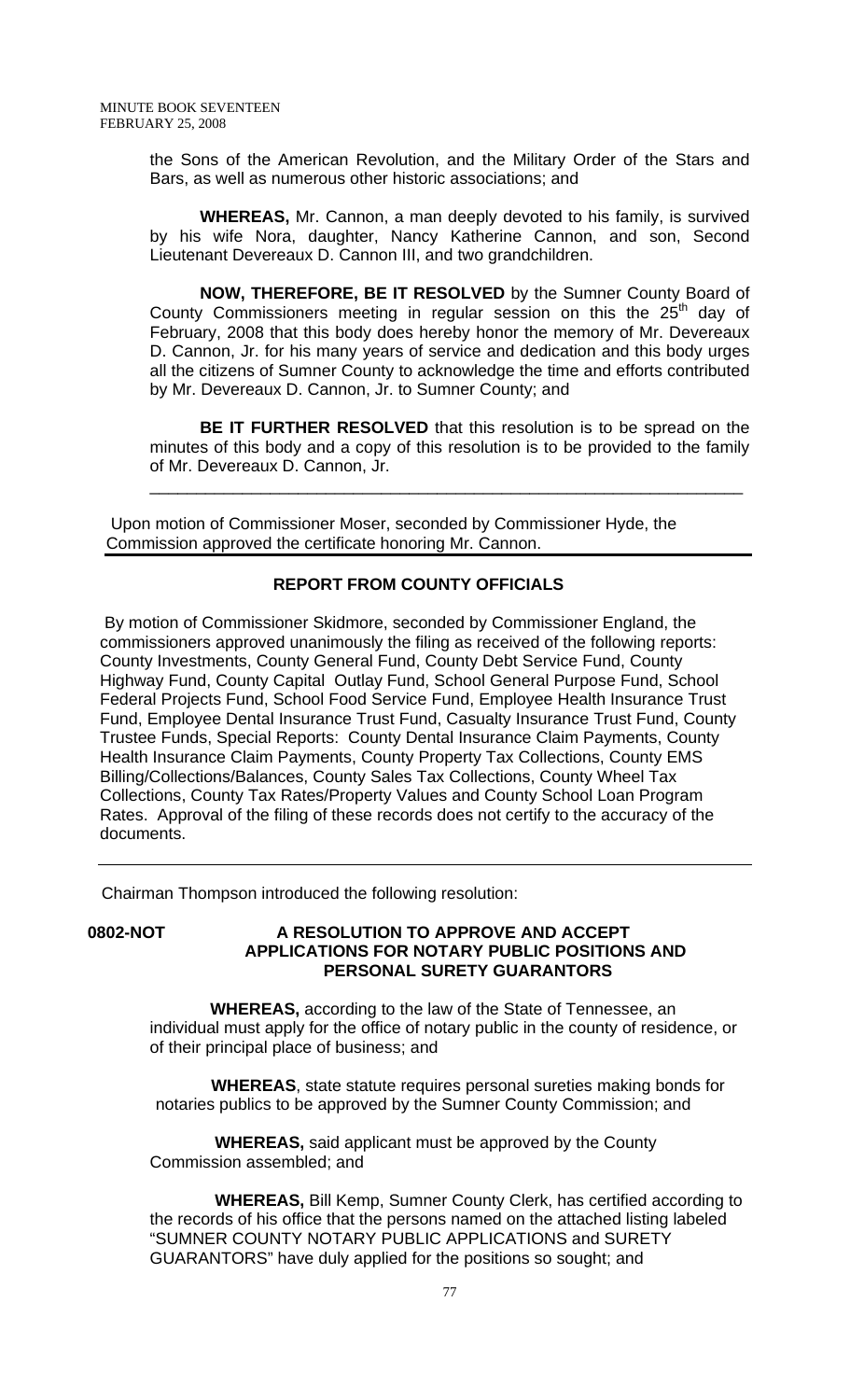## **BE IT FURTHER RESOLVED THAT THIS TAKE EFFECT FROM AND AFTER PASSAGE.**

 **–––––––––––––––––––––––––––––––––––––––––––––––––––––––––** 

ADAMS, JANET L BANKS, SHIRLEY CARTWRIGHT BORDERS, MARY L BOTTS, STEPHEN FRANKILIN CAMPBELL, REBECCA CATHEY, DIANNE M COOPER, BETH HALL CRIPPS, MOLLY REBECCA DANTON, CATHERINE L DAVIS, MARK ALAN FINN, ASHLEY ANN FRANCE, CLAUDIA ANGELINE GAETANO, CHRISTINE MARIE GALE, KATHERINE GOOCH, SHAWN CLIFF GOODE, LISA MICHELE HALL, JOYCE ELAINE HARDAWAY, MARY ANNE HAROLD, STACY EVETTE HARRIS, BEVERLY D HODGES, LISA GALE HUFFMAN II, JAMES DERINGTON HUNTER, ROSEMARY SCRUGGS HURT, CYNTHIA SUSANNE KELLY, PHILIP LAME, JANET LEJSEK, THOMAS EDWARD LEVATINO, DONNIE MARIE

MILLER, TRACY A MOORE, MELLISA LYNN MURRAY, AMY CAROLYN PERRIGO, CONNIE RUTH REECE, SONDRA RANEE SHANKLIN, LINDA JEAN SHANKS, BARBARA JEAN SMITH, JANET L SMITH, CARRIE LANNETTE SPENCER, TALENA MICHELLE STILL, AMANDA ELAINE TUCKER, ANNE FLEET VANDEGEJUCHTE, ELIZABETH ANN YORK, KIMBERLEY RENEA YOUNG, CHERYL DIANE PERSONAL SURETY ADCOCK, ROBBIN HALL, CHARLES E

Upon motion of Commissioner Skidmore, seconded by Commissioner England, voting was recorded in the following manner:

| <b>0802NOT</b> | <b>Yes: 21</b> | <b>No: 0</b>     |   | <b>Abs: 1</b> | 07:33 PM |
|----------------|----------------|------------------|---|---------------|----------|
| Pospisil       | V              |                  |   |               |          |
| Skidmore       |                | Freels           |   | <b>Hobbs</b>  | Y        |
| Hughes         |                | Kimbrough        | Y | Goode         | Y        |
| LeMarbre       |                | <b>Decker</b>    | Y | Hyde          | Y        |
| England        |                | <b>Hendricks</b> | Y | Vaughn        | Y        |
| Holt           | Y              | <b>Matthews</b>  | Y | <b>Boyd</b>   | Y        |
| Hall           |                | Graves           | Y | Satterfield   | Y        |
| Akins          |                | Fennell          | Α | Cummings      | Y        |

Chairman Thompson declared the election of notaries public by the body.

## **COMMITTEE ON COMMITTEES**

\_\_\_\_\_\_\_\_\_\_\_\_\_\_\_\_\_\_\_\_\_\_\_\_\_\_\_\_\_\_\_\_\_\_\_\_\_\_\_\_\_\_\_\_\_\_\_\_\_\_\_\_\_\_\_\_\_\_\_\_\_\_\_\_\_\_\_\_\_

Commissioner LeMarbre announced deferral of appointments to the Sumner County Regional Airport Authority by the Committee on Committees. Upon motion of Commissioner LeMarbre, seconded by Commissioner Matthews, the Commission voted to defer the matter.

Commissioner LeMarbre announced the following appointments for next month: 1) Appointments to the Board of Tourism to fill the expiring Terms of John Pennington and Sandy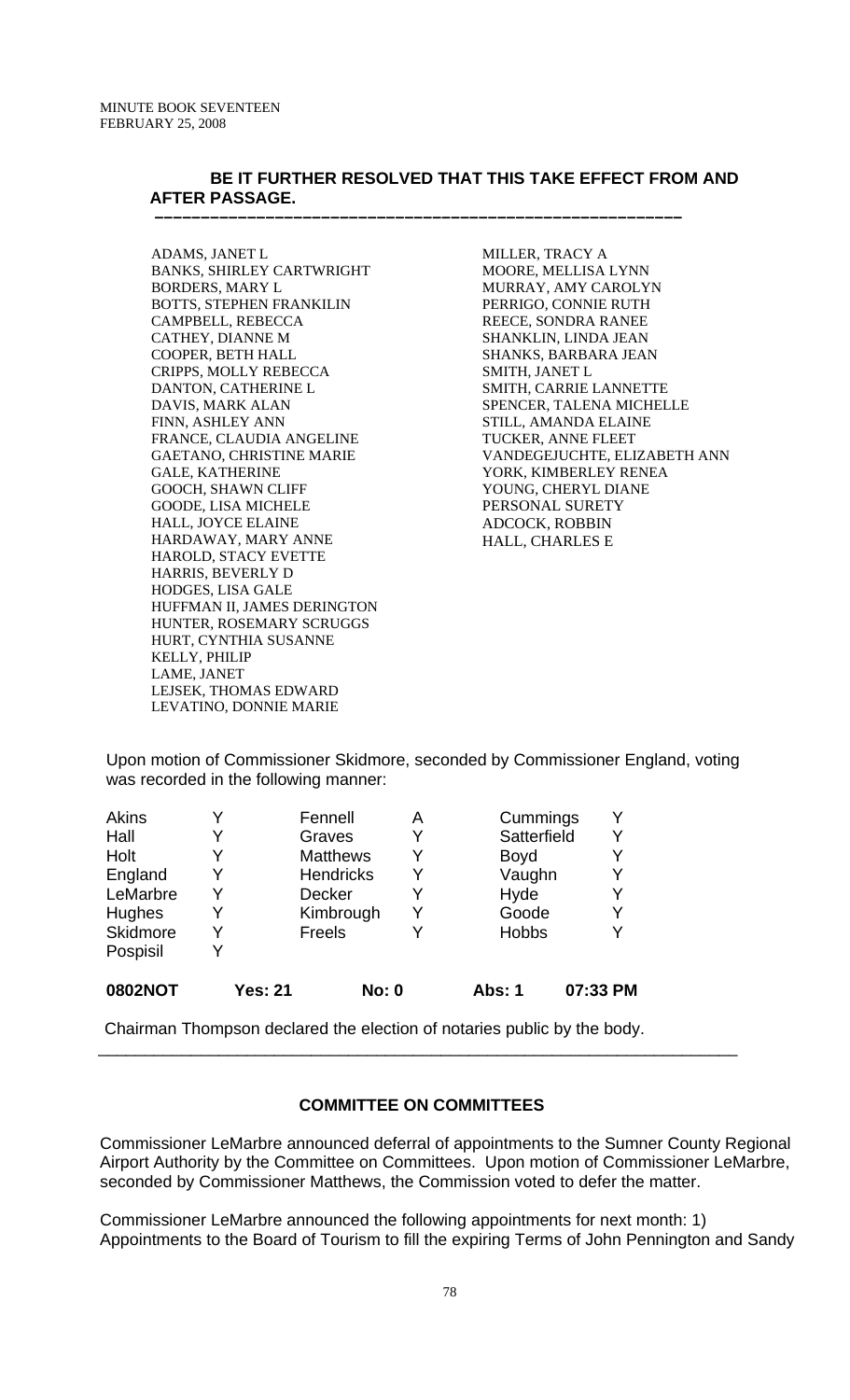Stucky; 2) Appointment to the Sumner County Planning Commission to fill the unexpired term of Ragan Hall who resigned his position.

\_\_\_\_\_\_\_\_\_\_\_\_\_\_\_\_\_\_\_\_\_\_\_\_\_\_\_\_\_\_\_\_\_\_\_\_\_\_\_\_\_\_\_\_\_\_\_\_\_\_\_\_\_\_\_\_\_\_\_\_\_\_\_\_\_\_\_\_\_\_

#### **HIGHWAY COMMISSION**

 Commissioner Hall introduced the following resolution and moved for approval. Commissioner Hobbs seconded the motion.

## **0802-01 A RESOLUTION ADOPTING TEMPORARY ROAD SIGNAGE REQUIREMENTS FOR COMMERCIAL AND RESIDENTIAL DEVELOPMENT PRIOR TO ACCEPTANCE OF ROADS BY THE COUNTY**

**WHEREAS,** new construction of both residential and commercial facilities are being undertaken throughout this county; and

**WHEREAS,** with new construction sites, roadways or future road sites which have not yet been accepted nor completed are used to access the sites, on a daily basis; and

**WHEREAS,** public health and safety requires that roads, even temporary or non-public roadways, need to be marked so that appropriate emergency and safety personnel, vehicles, and others can quickly locate the building sites in event of an emergency or other need.

**NOW, THEREFORE, BE IT RESOLVED** by the Sumner County Board of County Commissioners meeting in regular session on this the  $25<sup>th</sup>$  day of February, 2008 that this body does hereby adopt the following regulations for temporary road signage requirements prior to road acceptance.

## **ROAD SIGNAGE PRIOR TO ACCEPTANCE**

- (1) Prior to obtaining a building permit for residential or commercial developments either multiple or single units, which shall be located on a road ("unfinished road") that has not yet been accepted by the county, road signage must be erected which shall clearly designate the unfinished road.
- (2) Such signage, which can be temporary, must be placed throughout the development or lot in order that emergency services and others can find locations in the area of construction.
- (3) Such signs do not need to be permanent or necessarily in coordination with overall decorations, however, these temporary signs must be maintained throughout the construction process.
- (4) When a building permit is sought, certification that the signage is in place must be made to the building commissioner.
- (5) In the event that such signs are destroyed or not in place, the building commissioner shall notify the appropriate persons to replace said signage.
- (6) Repeated citations for missing signs or serious safety issues could result in denial of any future permits or approvals until replacements are made.

 $\overline{\phantom{a}}$  , and the contribution of the contribution of the contribution of the contribution of the contribution of the contribution of the contribution of the contribution of the contribution of the contribution of the

The electronic vote was recorded in the following manner:

| <b>Akins</b> | v | Fennell          | Cummings    |  |
|--------------|---|------------------|-------------|--|
| Hall         | v | Graves           | Satterfield |  |
| Holt         | V | <b>Matthews</b>  | <b>Boyd</b> |  |
| England      |   | <b>Hendricks</b> | Vaughn      |  |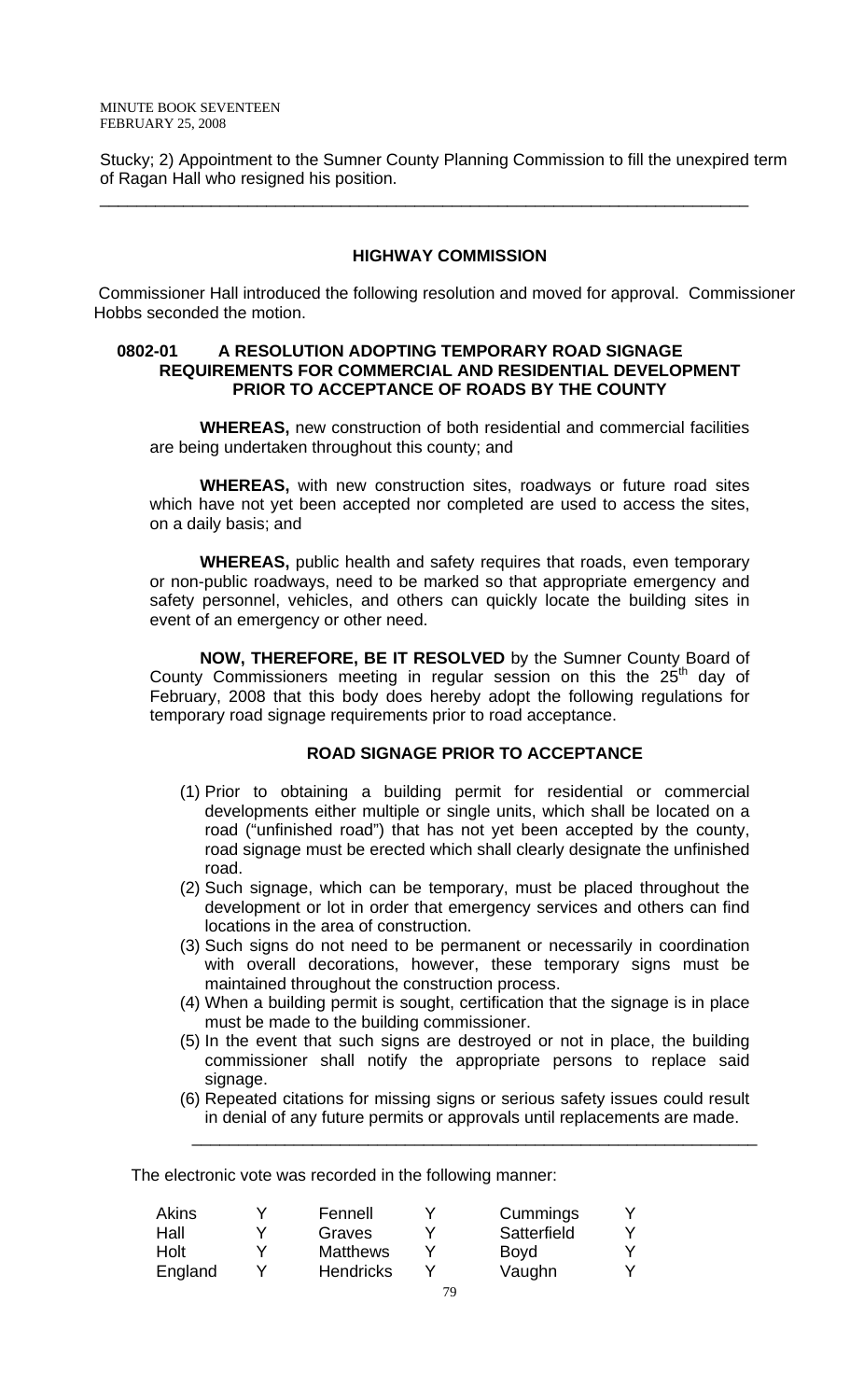|              | <b>Yes: 23</b> | <b>No: 0</b> | <b>Abs: 0</b> | 07:36 PM |
|--------------|----------------|--------------|---------------|----------|
| <b>Hobbs</b> | Pospisil       |              |               |          |
| Goode        | Skidmore       |              | Freels        | v        |
| Hyde         | <b>Hughes</b>  |              | Kimbrough     | v        |
| LeMarbre     | Moser          |              | <b>Decker</b> |          |

Chairman Thompson declared Resolution 0802-01 approved by the body.

## **EDUCATION COMMITTEE**

\_\_\_\_\_\_\_\_\_\_\_\_\_\_\_\_\_\_\_\_\_\_\_\_\_\_\_\_\_\_\_\_\_\_\_\_\_\_\_\_\_\_\_\_\_\_\_\_\_\_\_\_\_\_\_\_\_\_\_\_\_\_\_\_\_\_\_\_

 Commissioner Decker reported that the bids for school construction projects were sent back to the Board of Education to consider a provision for a construction manager. He said the Board chose not to approve construction management and authorized the signing of school constructions contracts. The resolution approved by the Facilities Committee regarding construction management was distributed to commissioners.

#### **EMERGENCY SERVICES COMMITTEE**

**\_\_\_\_\_\_\_\_\_\_\_\_\_\_\_\_\_\_\_\_\_\_\_\_\_\_\_\_\_\_\_\_\_\_\_\_\_\_\_\_\_\_\_\_\_\_\_\_\_\_\_\_\_\_\_\_\_\_\_\_\_\_\_\_\_\_\_\_\_** 

Commissioner Hughes introduced the following resolution and moved for approval. Commissioner Goode seconded the motion.

# **0802-02 A RESOLUTION ENCOURAGING THE CITY OF GALLATIN TO INCLUDE SPACE FOR AN AMBULANCE BAY AND CREW QUARTERS IN THE NEW STATION CAMP FIRE STATION**

 **WHEREAS,** the Station Camp Creek area is one of the fastest growing regions of our county; and

**WHEREAS,** the City of Gallatin to better serve its citizens is planning to construct a new fire station in the Station Camp Creek area; and

**WHEREAS,** emergency medical care is always an important addition to overall emergency services.

**NOW, THEREFORE, BE IT RESOLVED** by the Sumner County Board of County Commissioners meeting in regular session on this the  $25<sup>th</sup>$  day of February, 2008 that this body does hereby request and encourage the City of Gallatin, as it makes plans for the construction of a new fire station in the Station Camp Creek area, that there be included in that facility, space for an ambulance bay and crew quarters.

**BE IT FURTHER RESOLVED** that if the City of Gallatin builds the appropriate facilities, the county will provide an ambulance to the location.

\_\_\_\_\_\_\_\_\_\_\_\_\_\_\_\_\_\_\_\_\_\_\_\_\_\_\_\_\_\_\_\_\_\_\_\_\_\_\_\_\_\_\_\_\_\_\_\_\_\_\_\_\_\_\_\_\_\_\_\_\_\_\_\_

Commissioner Holt moved, seconded by Commissioner Fennell, to amend the resolution to say that if the City of Gallatin builds this additional bay, then the County will provide an additional ambulance at that location.

Commissioner Fennell moved, seconded by Commissioner Holt, to suspend the rules to allow Acting Director of Emergency Services Keith Douglas to speak to the Commission. The motion carried by voice vote of the body. He stated that the recurring cost, primarily personnel, is \$250,000.00 with an upfront cost of \$120,000.00 for an ambulance and supplies.

Commissioner Vaughn moved to place an ambulance at the Station Camp location within the next five years. The motion died for lack of a second.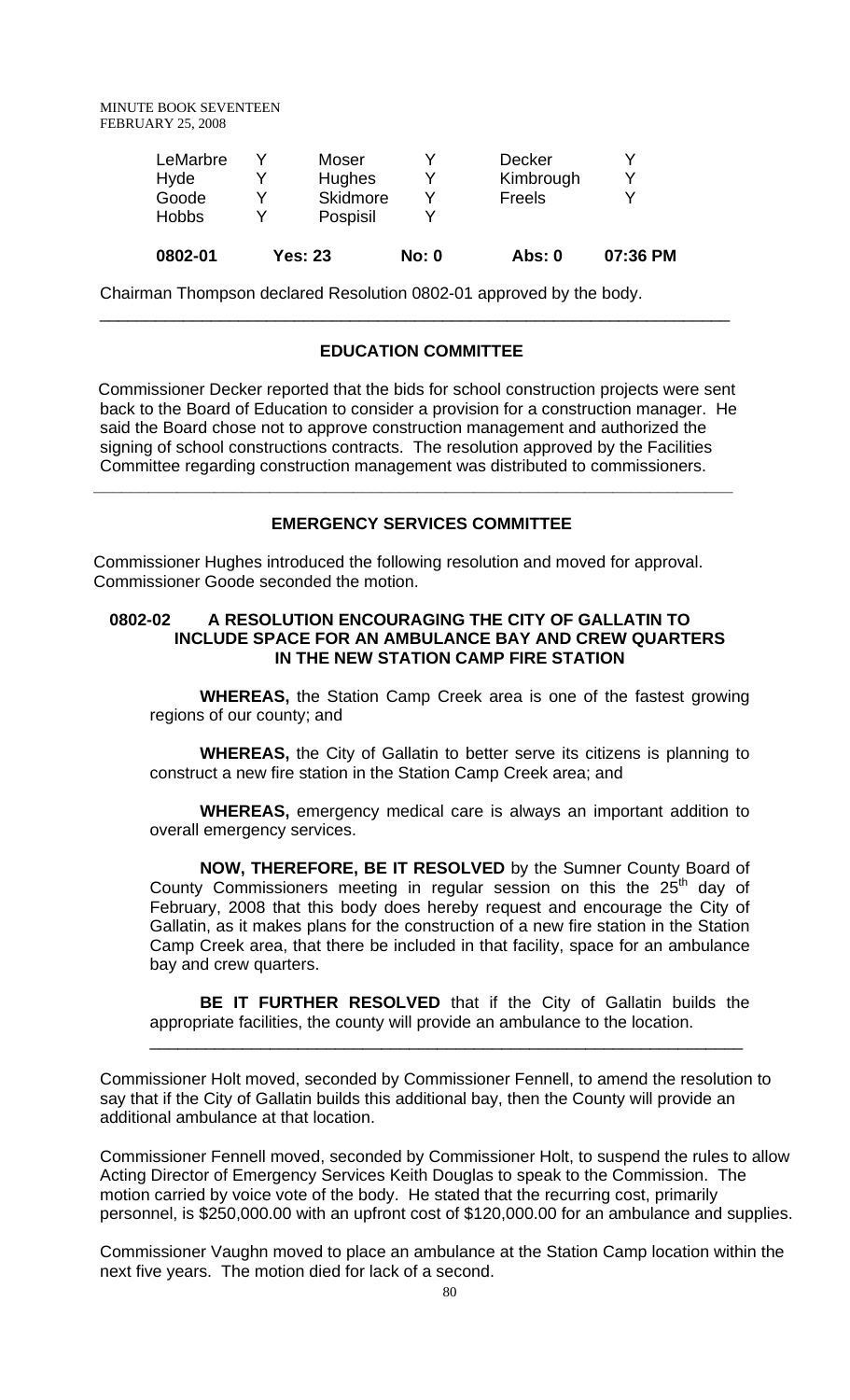The electronic vote was recorded in the following manner:

| 0802-02.1    |   | Yes: 13          | <b>No: 10</b> | Abs: 0      | 07:53 PM |
|--------------|---|------------------|---------------|-------------|----------|
| <b>Hobbs</b> | N | Pospisil         | Ν             |             |          |
| Goode        | N | Skidmore         | Y             | Freels      |          |
| Hyde         | Y | <b>Hughes</b>    | N             | Kimbrough   | N        |
| LeMarbre     | Y | Moser            | N             | Decker      | N        |
| England      | Y | <b>Hendricks</b> | Y             | Vaughn      | N        |
| Holt         | Y | <b>Matthews</b>  | Y             | <b>Boyd</b> |          |
| Hall         | N | Graves           | Y             | Satterfield |          |
| <b>Akins</b> | Y | Fennell          |               | Cummings    | N        |

 Chairman Thompson declared the amendment approved by the body. The amended is reflected in the above-stated resolution.

The electronic vote was recorded in the following manner:

| 0802-02      |   | <b>Yes: 23</b>   | <b>No: 0</b> | Abs: 0        | 07:53 PM |
|--------------|---|------------------|--------------|---------------|----------|
| <b>Hobbs</b> | Y | Pospisil         | Y            |               |          |
| Goode        | Y | <b>Skidmore</b>  | Y            | Freels        |          |
| Hyde         | Y | Hughes           | Y            | Kimbrough     | Y        |
| LeMarbre     | Y | Moser            | Y            | <b>Decker</b> |          |
| England      | Y | <b>Hendricks</b> | Y            | Vaughn        |          |
| Holt         | Y | <b>Matthews</b>  | Y            | <b>Boyd</b>   |          |
| Hall         |   | Graves           | Y            | Satterfield   | Y        |
| Akins        |   | Fennell          | Y            | Cummings      |          |

 Chairman Thompson declared Resolution 0802-02 as amended approved by the body.

**\_\_\_\_\_\_\_\_\_\_\_\_\_\_\_\_\_\_\_\_\_\_\_\_\_\_\_\_\_\_\_\_\_\_\_\_\_\_\_\_\_\_\_\_\_\_\_\_\_\_\_\_\_\_\_\_\_\_\_\_\_\_\_**

# **PUBLIC WORKS COMMITTEE**

Commissioner Goode introduced the following resolution and moved for approval. Commissioner Fennell seconded the motion.

## **0802-03 A RESOLUTION ALLOCATING UP TO \$500,000.00 TO GUARANTEE TWENTY-FIVE PERCENT (25%) MATCHING FUNDS FOR THE WESTMORELAND WATER LOAN AND AUTHORIZING THE COUNTY EXECUTIVE TO EXECUTE APPROPRIATE DOCUMENTS TO COMPLETE GRANT RECEIPT**

 **WHEREAS,** as this body has sought various grants and financial avenues to assist with financing of the construction of waterlines to underserved areas in our county; and

**WHEREAS,** the City of Westmoreland has received an opportunity to obtain a twenty-five percent (25%) matching grant for such waterlines if the county will contribute the necessary funds and guarantee the proceeds for grant and loan approval.

**NOW, THEREFORE, BE IT RESOLVED** by the Sumner County Board of County Commissioners meeting in regular session on this the  $25<sup>th</sup>$  day of February, 2008 that this body does hereby appropriate up to \$500,000.00 to the waterline project for matching funds thereby allowing a grant of twenty-five percent (25%) to be obtained for Westmoreland waterlines; and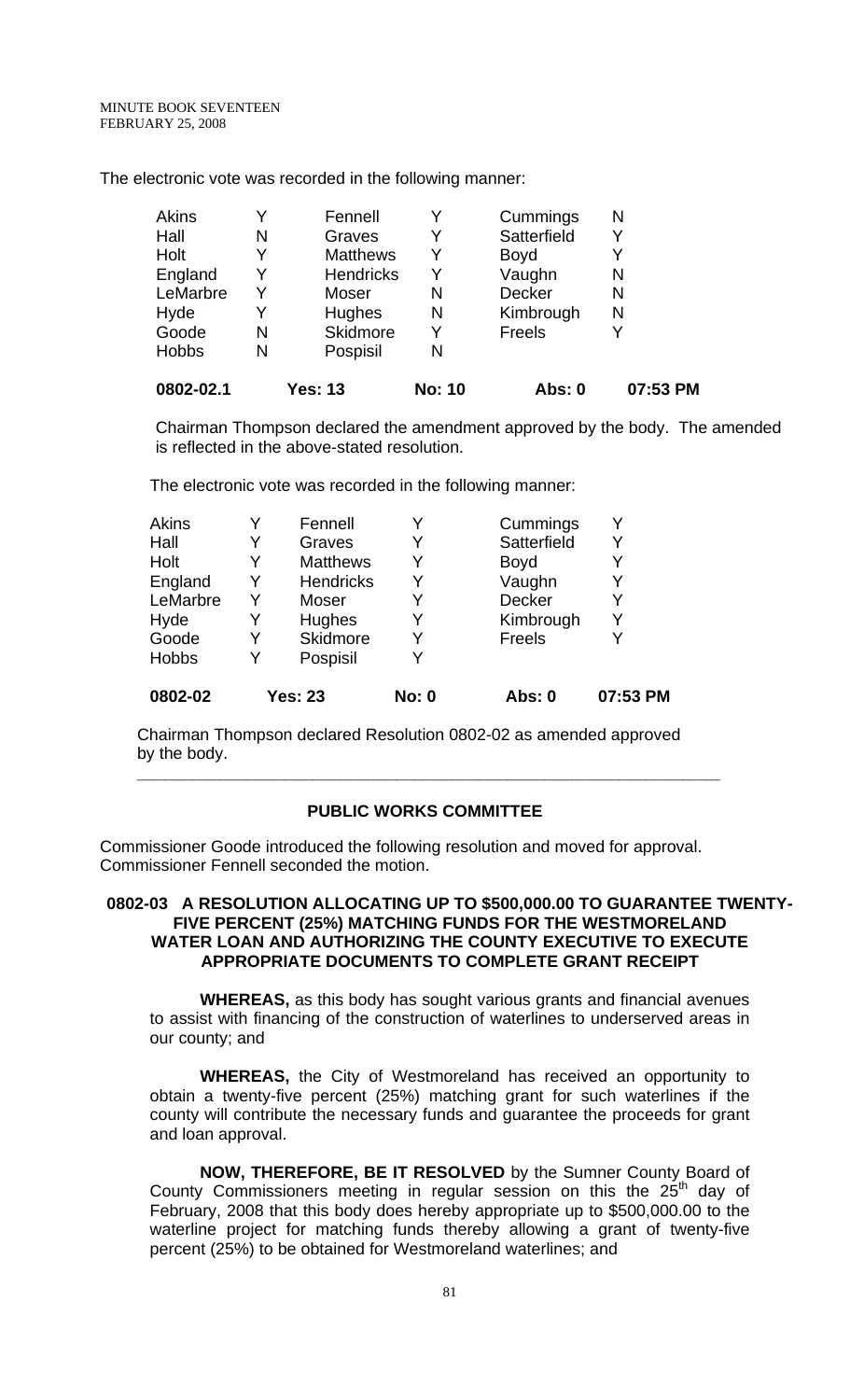**BE IT FURTHER RESOLVED** that the County Executive is authorized to execute any documents necessary to facilitate the grant completion and fund receipt.

Commissioner Graves declared a conflict of interest and stated he would not be voting.

\_\_\_\_\_\_\_\_\_\_\_\_\_\_\_\_\_\_\_\_\_\_\_\_\_\_\_\_\_\_\_\_\_\_\_\_\_\_\_\_\_\_\_\_\_\_\_\_\_\_\_\_\_\_\_\_\_\_\_\_\_\_\_\_

The electronic vote was recorded in the following manner:

| <b>Yes: 20</b>  | <b>No: 0</b> | Abs: 0           | 07:56 PM |
|-----------------|--------------|------------------|----------|
| Pospisil        | v            |                  |          |
| <b>Skidmore</b> | v            | Freels           |          |
| Hyde            | Y            | Hughes           |          |
| LeMarbre        | Y            | Moser            |          |
| England         | Y            | <b>Hendricks</b> |          |
| Holt            | Y            | <b>Matthews</b>  | V        |
| Fennell         | Y            | Hall             |          |
|                 |              |                  |          |

 Chairman Thompson declared Resolution 0802-03 approved by the body on the first and final reading.

# **GENERAL OPERATIONS COMMITTEE**

\_\_\_\_\_\_\_\_\_\_\_\_\_\_\_\_\_\_\_\_\_\_\_\_\_\_\_\_\_\_\_\_\_\_\_\_\_\_\_\_\_\_\_\_\_\_\_\_\_\_\_\_\_\_\_\_\_\_\_\_\_\_\_\_\_\_\_\_\_\_\_

 Commissioner Holt introduced the following resolution and moved for approval. Commissioner Moser seconded the motion.

# **0802-04 A RESOLUTION ACCEPTING THE LOW BID FROM EXTREME LAWN SERVICE OF \$14,340.00 FOR THE ANNUAL CONTRACT FOR LAWN MAINTENANCE AT THE COUNTY ADMINISTRATION BUILDING WITH THE THREE YEAR OPTION**

 **BE IT RESOLVED** by the Sumner County Board of County Commissioners meeting in regular session on this the  $25<sup>th</sup>$  day of February, 2008 that this body hereby accepts the low bid from Extreme Lawn Service for \$14,340.00 for the annual contract for lawn maintenance at the County Administration Building; and

**BE IT FURTHER RESOLVED** that this body authorizes the three year contract option.

\_\_\_\_\_\_\_\_\_\_\_\_\_\_\_\_\_\_\_\_\_\_\_\_\_\_\_\_\_\_\_\_\_\_\_\_\_\_\_\_\_\_\_\_\_\_\_\_\_\_\_\_\_\_\_\_\_\_\_\_\_\_\_\_\_

The electronic vote was recorded in the following manner:

| <b>Akins</b><br>Hall<br>Holt<br>England<br>LeMarbre<br>Hyde |   | Fennell<br>Graves<br><b>Matthews</b><br><b>Hendricks</b><br>Moser<br><b>Hughes</b> | Y<br>Y<br>Y<br>Y<br>Y<br>Y | Cummings<br>Satterfield<br><b>Boyd</b><br>Vaughn<br><b>Decker</b><br>Kimbrough | Y<br>Y<br>Y |
|-------------------------------------------------------------|---|------------------------------------------------------------------------------------|----------------------------|--------------------------------------------------------------------------------|-------------|
| Goode                                                       |   | Skidmore                                                                           | Y                          | Freels                                                                         |             |
| <b>Hobbs</b><br>0802-04                                     | V | Pospisil<br><b>Yes: 23</b>                                                         | Y<br><b>No: 0</b>          | Abs: 0                                                                         | 07:58 PM    |

Chairman Thompson declared Resolution 0802-04 approved by the body.

**\_\_\_\_\_\_\_\_\_\_\_\_\_\_\_\_\_\_\_\_\_\_\_\_\_\_\_\_\_\_\_\_\_\_\_\_\_\_\_\_\_\_\_\_\_\_\_\_\_\_\_\_\_\_\_\_\_\_\_\_\_\_\_\_\_\_\_\_\_\_**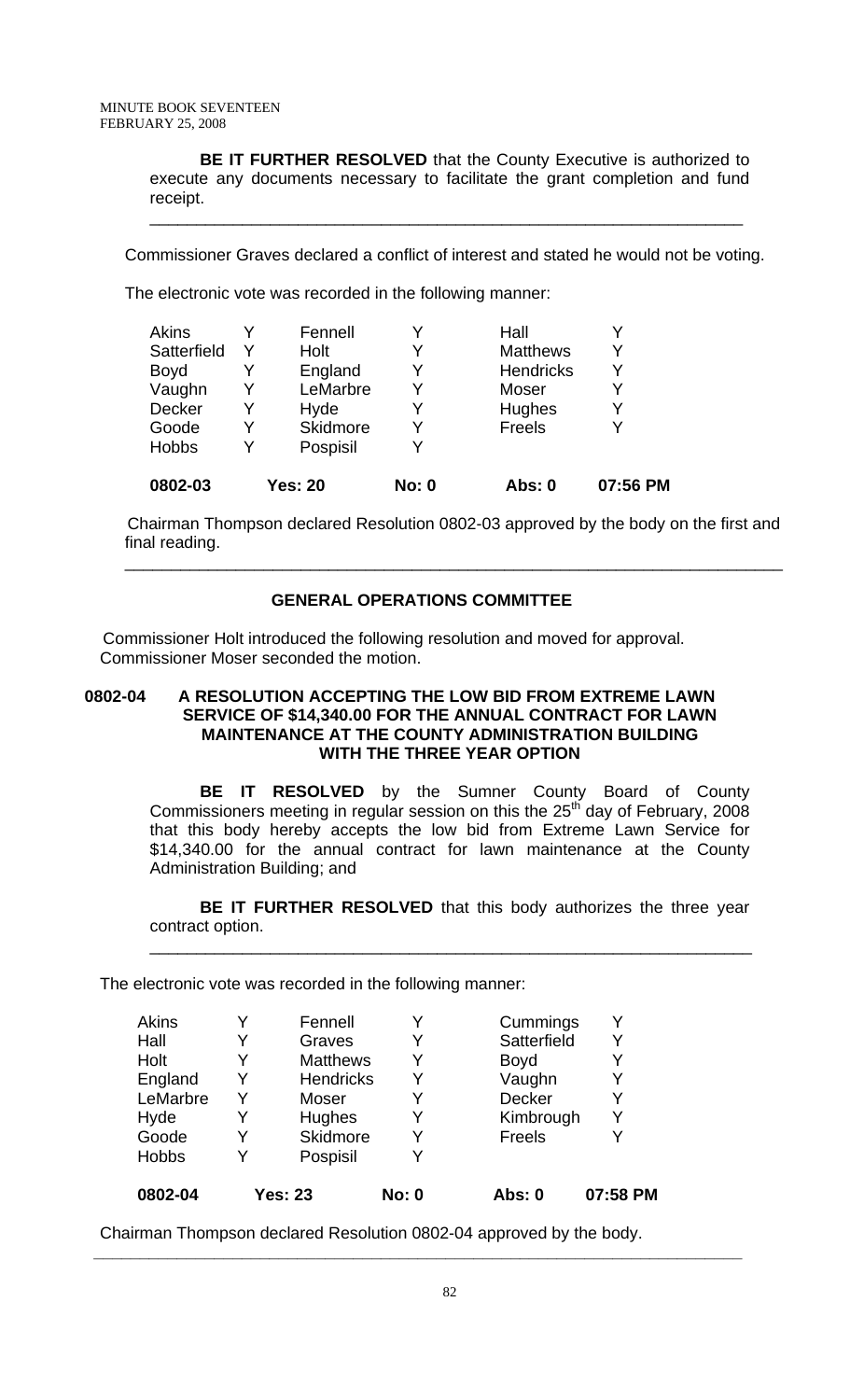## **LEGISLATIVE COMMITTEE**

Commissioner Hyde introduced the following resolution and moved for approval. Commissioner Satterfield seconded the motion.

#### **0802-05 A RESOLUTION SEPARATING THE DUTIES AND FUNCTIONS OF THE SUMNER COUNTY PLANNING & ZONING DEPARTMENT FROM THOSE OF THE SUMNER COUNTY CODES DEPARTMENT**

 **WHEREAS**, in the early 1970s, when our county began to first experience large scale commercial and residential growth, a position known as a building commissioner was funded to oversee these matters; and

 **WHEREAS**, in the mid-1990's as the growth of our county began to explode, a planning commissioner and resulting department was created to work in conjunction with the building commissioner and to address not only the code issues which arose from present construction, but to make long term plans to address future growth and facility location; and

 **WHEREAS**, over the past three decades, as our county has undergone unprecedented growth, issues of zoning, land use planning, construction oversight and codes inspection have became more and more complicated; and

 **WHEREAS**, the Codes Department is responsible for the building codes, as well as the laws, rules and regulations of construction safety, while the Planning Department exists to address land use and planning, and

 **WHEREAS**, it is in the best interest of the county that these departments operate separately in order to properly address the continued needs of the county.

 **NOW, THEREFORE, BE IT RESOLVED** by the Sumner County Board of County Commissioners meeting in regular session on this the  $25<sup>th</sup>$  day of February, 2008 that this body does hereby direct that the Planning and Zoning Department shall be separated from the Codes Department pursuant to the following directives:

- (1) The Planning and Zoning Department (hereinafter referred to as "Planning") and the Codes Department (hereinafter referred to as "Codes") shall separate, begin to operate, and/or function as different departments effective March 1, 2008; and
- (2) As of the effective date, Codes shall perform all codes related matters for the county and Planning shall perform all planning and zoning operations; and
- (3) The budget funds, employees, office space, vehicles, supplies and any other item(s) shall be placed with the Department presently using such. In the event of difference of opinion over any matter, the County Executive and General Operations Committee shall be designated to determine the proper division or resolution; and
- (4) All appeals and committees required by code or resolution shall be overseen by the appropriate Department. Thereby, as of March  $1<sup>st</sup>$ , the Codes Department shall be responsible for the Board of Construction Appeals and Adjustments and the Planning Department shall be responsible for the Board of Zoning Appeals as well as the Planning Commission and all its activities; and
- (5) Each Department shall be responsible for seeking, directing and overseeing their separate budget.

\_\_\_\_\_\_\_\_\_\_\_\_\_\_\_\_\_\_\_\_\_\_\_\_\_\_\_\_\_\_\_\_\_\_\_\_\_\_\_\_\_\_\_\_\_\_\_\_\_\_\_\_\_\_\_\_\_\_\_\_\_\_\_\_\_\_\_

The electronic vote was recorded in the following manner: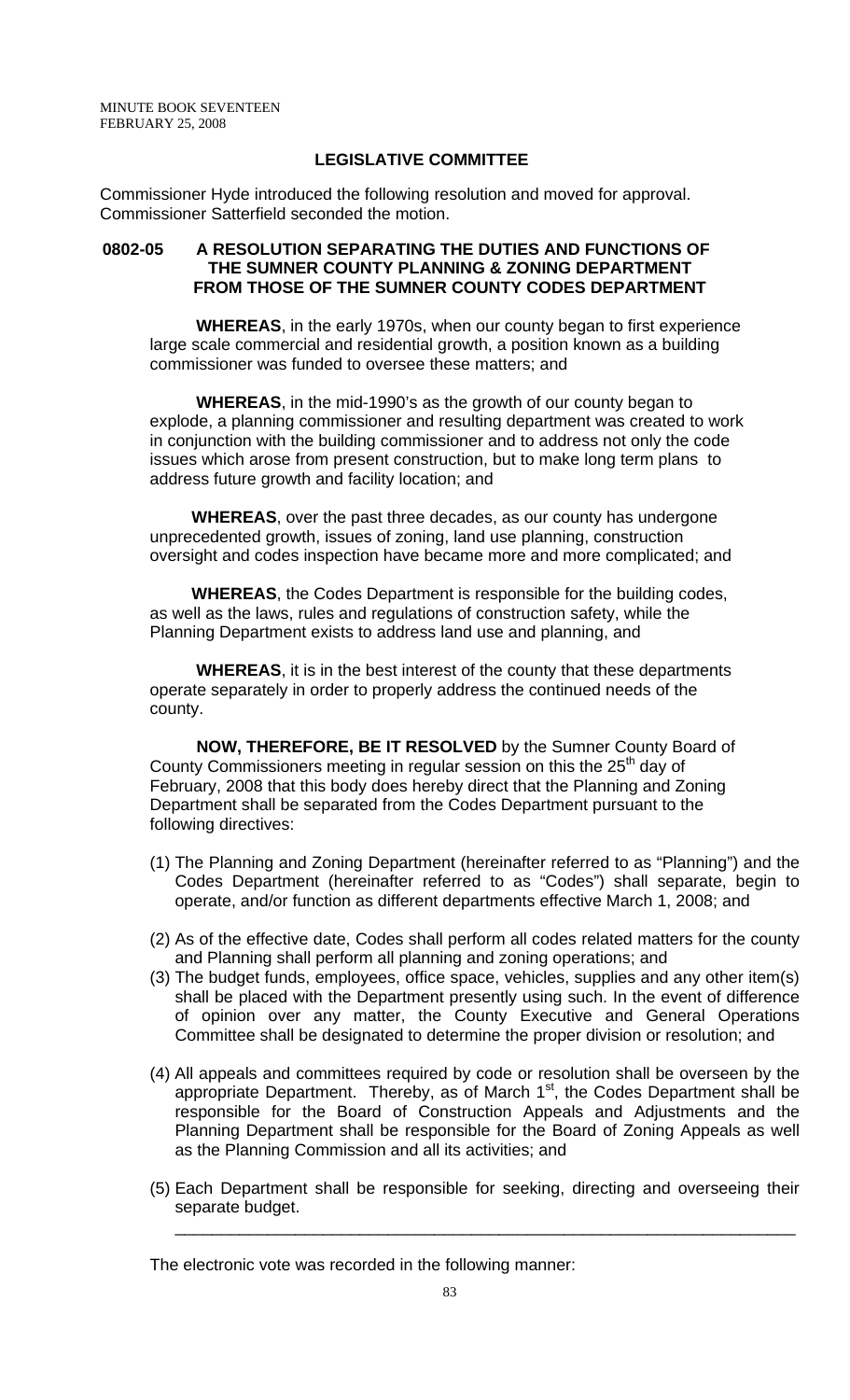| Akins           |   | Fennell          |              | Cummings     |          |
|-----------------|---|------------------|--------------|--------------|----------|
| Hall            |   | Graves           | Y            | Satterfield  |          |
| Holt            | Y | <b>Matthews</b>  | Y            | Boyd         |          |
| England         | Y | <b>Hendricks</b> | Y            | LeMarbre     | Y        |
| Moser           | Y | <b>Decker</b>    | Y            | Hyde         |          |
| Hughes          | Y | Kimbrough        | Y            | Goode        | Y        |
| <b>Skidmore</b> | Y | <b>Freels</b>    | Y            | <b>Hobbs</b> |          |
| Pospisil        |   |                  |              |              |          |
| 0802-05         |   | <b>Yes: 22</b>   | <b>No: 0</b> | Abs: 0       | 07:59 PM |
|                 |   |                  |              |              |          |

 Chairman Thompson declared Resolution 0802-05 approved by the body. \_\_\_\_\_\_\_\_\_\_\_\_\_\_\_\_\_\_\_\_\_\_\_\_\_\_\_\_\_\_\_\_\_\_\_\_\_\_\_\_\_\_\_\_\_\_\_\_\_\_\_\_\_\_\_\_\_\_\_\_\_\_\_\_\_

Director of the Emergency Management Agency Ken Widener reported on the February 5 tornado that took the lives of eight Sumner Countians. He praised the response from all emergency service agencies.

The Commission recessed for 10 minutes and reconvened at 8:23 p.m.

# **BUDGET COMMITTEE**

\_\_\_\_\_\_\_\_\_\_\_\_\_\_\_\_\_\_\_\_\_\_\_\_\_\_\_\_\_\_\_\_\_\_\_\_\_\_\_\_\_\_\_\_\_\_\_\_\_\_\_\_\_\_\_\_\_\_\_\_\_\_\_\_\_\_\_\_\_\_

Commissioner Moser introduced the resolution and moved for approval; Commissioner seconded the motion.

# **0802-06 A RESOLUTION TO LEVY A COUNTY-WIDE MOTOR VEHICLE TAX**

 **WHEREAS,** Tennessee Code Annotated, Section 5-8-102, authorizes counties to levy a motor vehicle privilege tax (hereinafter "the vehicle tax) as condition precedent to the operations of a motor vehicle within a county; and

 **WHEREAS,** this body has previously found the need to levy such vehicle taxes and for the public good continues to collect same; and

 **WHEREAS,** administrative costs of these collections have increased greatly but have not been raised even though the need is great and such costs continue to rise.

 **NOW, THEREFORE, BE IT FURTHER RESOLVED** by the Sumner County Board of County Commissioners meeting in regular session on this the 25<sup>th</sup> day of February, 2008 that this body does hereby raised the administrative fee of the total vehicle taxes due by \$.25 (twenty-five cents) per vehicle effective July 1, 2008; and

 **BE IT FURTHER RESOLVED** that this additional administrative fee applies to, is a levy upon, and shall be paid on each motor-driven vehicle, the owner of which resides within said county; and

 **BE IT FURTHER RESOLVED** that this resolution shall have no effect unless it is approved by a two-thirds (2/3) vote of the county legislative body at two (2) consecutive regularly scheduled meetings; and

 **BE IT FURTHER RESOLVED** that all other resolutions and legislation adopting or levying wheel taxes, vehicle taxes or privilege taxes shall remain in full force and effect and shall be administered as previously set forth.

\_\_\_\_\_\_\_\_\_\_\_\_\_\_\_\_\_\_\_\_\_\_\_\_\_\_\_\_\_\_\_\_\_\_\_\_\_\_\_\_\_\_\_\_\_\_\_\_\_\_\_\_\_\_\_\_\_\_\_\_\_\_\_\_\_\_\_\_\_\_\_\_\_\_\_\_\_\_\_\_\_\_\_\_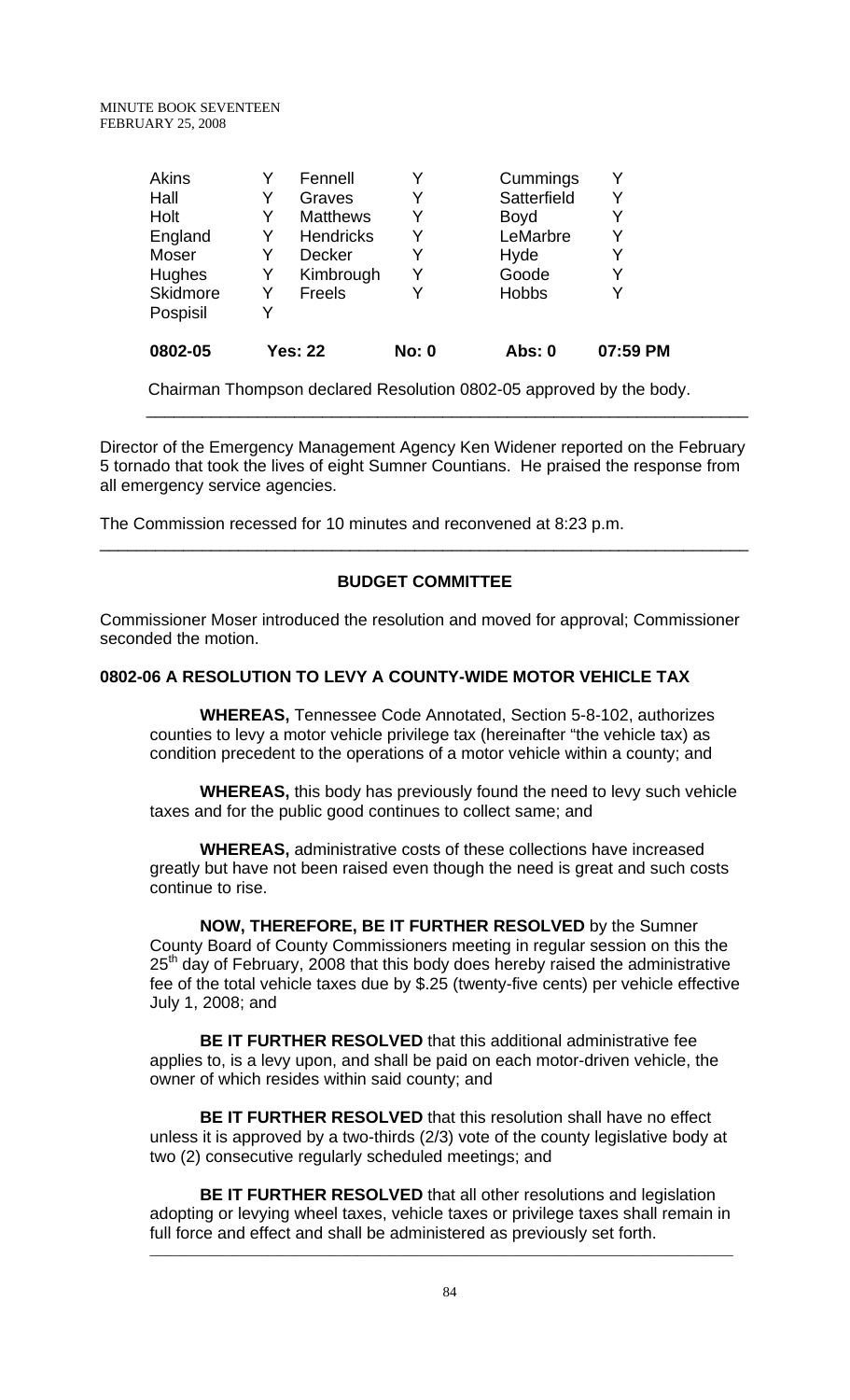The electronic vote was recorded in the following manner:

| <b>Akins</b>     |                | Fennell       |   |              | Cummings    |   |
|------------------|----------------|---------------|---|--------------|-------------|---|
| Hall             | Y              | Graves        | Y |              | Satterfield |   |
| <b>Matthews</b>  | N              | <b>Boyd</b>   | Y |              | England     |   |
| <b>Hendricks</b> | N              | Vaughn        | Y |              | LeMarbre    |   |
| Moser            | Y              | <b>Decker</b> | Y | Hyde         |             | N |
| Hughes           | Y              | Kimbrough     | Y | Goode        |             | N |
| Skidmore         | N              | <b>Freels</b> |   | <b>Hobbs</b> |             |   |
| Pospisil         | Y              |               |   |              |             |   |
| 0802-06          | <b>Yes: 17</b> | <b>No: 5</b>  |   | Abs: 0       | 08:33 PM    |   |

Chairman Thompson declared Resolution 0802-06 approved by the body on the first reading.

\_\_\_\_\_\_\_\_\_\_\_\_\_\_\_\_\_\_\_\_\_\_\_\_\_\_\_\_\_\_\_\_\_\_\_\_\_\_\_\_\_\_\_\_\_\_\_\_\_\_\_\_\_\_\_\_\_\_\_\_\_\_\_\_\_\_\_\_\_\_

## **NEW BUSINESS**

Commissioner England introduced the following resolution and moved for approval; Commissioner Akins seconded the motion.

# **0802-20 A RESOLUTION TO RECONSIDER THE USE OF CONSTRUCTION MANAGEMENT AS SET FORTH BY RESOLUTION 0712-05**

 **BE IT RESOLVED** by the Sumner County Board of County Commissioners meeting in regular session on this the  $25<sup>th</sup>$  day of February, 2008 that this body does hereby rescind the previous action as stated in Resolution 0712-05 as pertaining to the Board of Education

Commissioner Decker moved, seconded by Commissioner LeMarbre, to refer the resolution to the Education Committee for further study.

 $\overline{\phantom{a}}$  , and the contribution of the contribution of the contribution of the contribution of the contribution of the contribution of the contribution of the contribution of the contribution of the contribution of the

The electronic vote was recorded in the following manner:

| <b>Akins</b> | N              | Fennell          | Y |               | Cummings    | A |
|--------------|----------------|------------------|---|---------------|-------------|---|
| Hall         | Y              | Graves           | Α |               | Satterfield | N |
| Holt         | Y              | <b>Matthews</b>  | Y | <b>Boyd</b>   |             | N |
| England      | N              | <b>Hendricks</b> | N | Vaughn        |             |   |
| LeMarbre     | Y              | Moser            | Y | <b>Decker</b> |             |   |
| Hyde         | Y              | Hughes           | Y |               | Kimbrough   |   |
| Goode        | Y              | <b>Skidmore</b>  | N | Freels        |             |   |
| <b>Hobbs</b> | N              | Pospisil         | Y |               |             |   |
| <b>REFER</b> | <b>Yes: 14</b> | <b>No: 7</b>     |   | <b>Abs: 2</b> | 09:42 PM    |   |

Chairman Thompson declared the motion to refer approved by the body.

## **CONSENT AGENDA**

\_\_\_\_\_\_\_\_\_\_\_\_\_\_\_\_\_\_\_\_\_\_\_\_\_\_\_\_\_\_\_\_\_\_\_\_\_\_\_\_\_\_\_\_\_\_\_\_\_\_\_\_\_\_\_\_\_\_\_\_\_\_\_\_\_\_\_\_\_\_\_

Commissioner Decker moved approval of the Consent Agenda; Commissioner LeMarbre seconded the motion.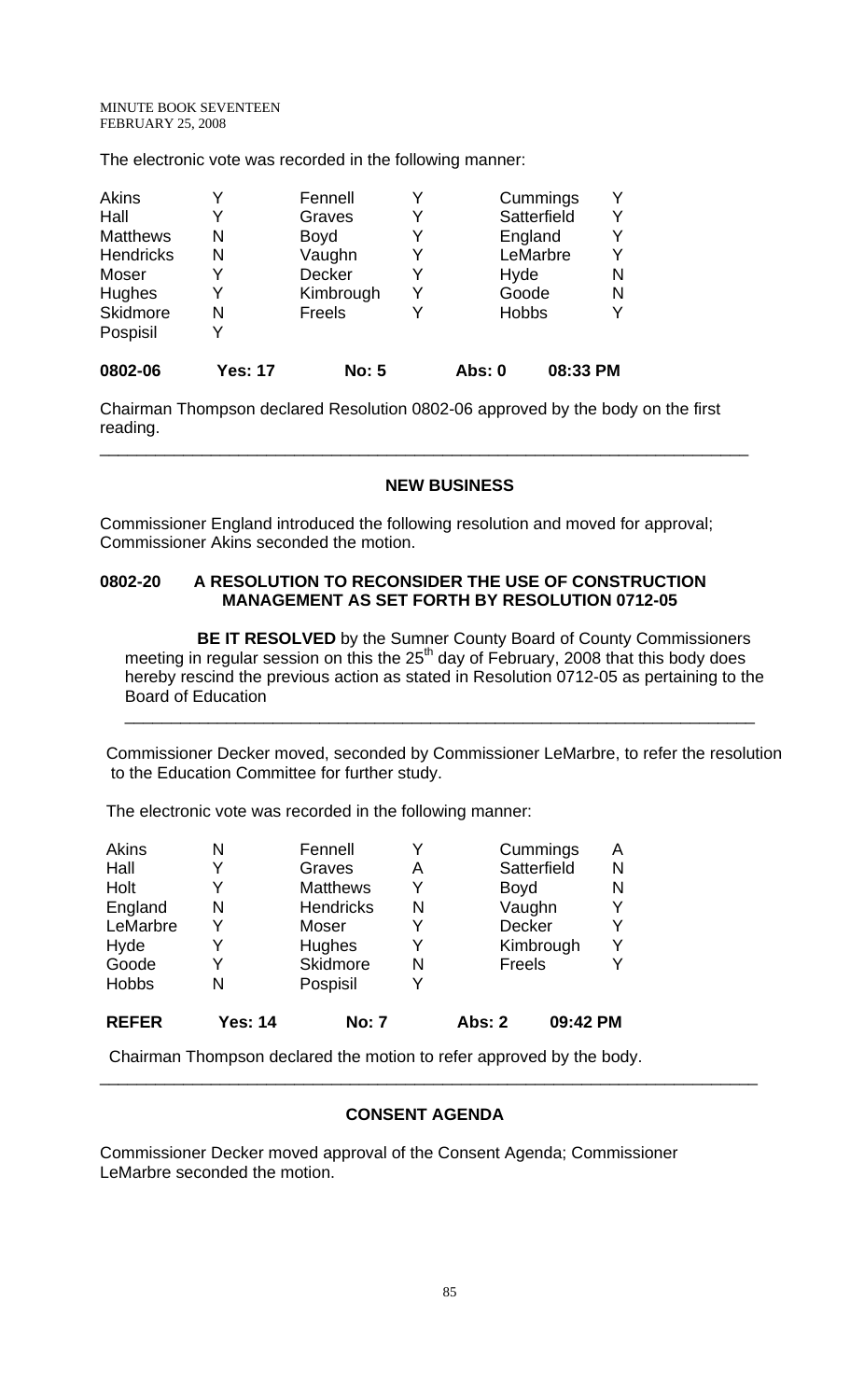# **0802-07 A RESOLUTION APPROVING THE FISCAL YEAR 2007-2008 SUMNER COUNTY BOARD OF EDUCATION GENERAL PURPOSE SCHOOL FUND BUDGET AMENDMENTS AND APPROPRIATING AND/OR TRANSFERRING SUCH FUNDS AS REQUIRED**

 **BE IT RESOLVED** by the Sumner County Board of County Commissioners meeting in regular session on this the  $25<sup>th</sup>$  day of February, 2008 that this body hereby approves the 2007-2008 Sumner County Board of Education General Purpose School Fund budget amendments and appropriates and/or transfers such funds among the various accounts as shown on the attached schedule which is hereby incorporated as a part of this resolution.

# **0802-08 A RESOLUTION APPROVING THE FISCAL YEAR 2007-2008 SUMNER COUNTY BOARD OF EDUCATION FEDERAL PROJECTS BUDGET AMENDMENTS AND APPROPRIATING AND/OR TRANSFERRING SUCH FUNDS AS REQUIRED**

 $\overline{\phantom{a}}$  , and the contribution of the contribution of the contribution of the contribution of the contribution of the contribution of the contribution of the contribution of the contribution of the contribution of the

 **BE IT RESOLVED** by the Sumner County Board of County Commissioners meeting in regular session on this the  $25<sup>th</sup>$  day of February, 2008 that this body hereby approves the 2007-2008 Sumner County Board Federal Projects Budget Amendments and appropriates and/or transfers such funds among the various accounts as shown on the attached schedule which is hereby incorporated as a part of this resolution.

# **0802-09 A RESOLUTION APPROPRIATING \$9,100.00 AS PASS-THROUGH FUNDS FROM THE SEXUAL OFFENDER REGISTRY RESERVE ACCOUNT TO THE ADMINISTRATION OF SEXUAL OFFENDER REGISTRY ACCOUNT**

 $\overline{\phantom{a}}$  , and the contribution of the contribution of the contribution of the contribution of the contribution of the contribution of the contribution of the contribution of the contribution of the contribution of the

 **BE IT RESOLVED** by the Sumner County Board of County Commissioners meeting in regular session on this the  $25<sup>th</sup>$  day of February, 2008 that this body hereby appropriates \$9,100.00 as pass-through funds from the Sexual Offender Registry Reserve Account (101-34157) to the Administration of Sexual Offender Registry Account (101-54160-599) as shown on the attachment herewith.

#### **0802-10 A RESOLUTION APPROPRIATING \$36,000.00 AS PASS-THROUGH FUNDS FROM THE LAW ENFORCEMENT TRAINING GRANT ACCOUNT TO THE SALARY DEPUTIES ACCOUNT OF THE OFFICE OF THE SHERIFF**

 **BE IT RESOLVED** by the Sumner County Board of County Commissioners meeting in regular session on this the  $25<sup>th</sup>$  day of February, 2008 that this body hereby appropriates \$36,000.00 as pass-through funds from the Law Enforcement Training Grant Account (101-46210) to the Salary Deputies Account (101-54110-106) of the Office of the Sheriff as shown on the attachment herewith.

# **0802-11 A RESOLUTION APPROPRIATING \$10,000.00 FROM THE COUNTY DRUG RESERVE ACCOUNT TO THE LAW ENFORCEMENT SUPPLIES ACCOUNT**

 $\overline{\phantom{a}}$  , and the contribution of the contribution of the contribution of the contribution of the contribution of the contribution of the contribution of the contribution of the contribution of the contribution of the

 **BE IT RESOLVED** by the Sumner County Board of County Commissioners meeting in regular session on this the  $25<sup>th</sup>$  day of February, 2008 that this body hereby appropriates \$10,000.00 from the County Drug Reserve Account (122-39000) to the Law Enforcement Supplies Account (122-54150-431) for the purchase of pistols and holsters as shown on the attachment herewith.

 $\overline{\phantom{a}}$  , and the contribution of the contribution of the contribution of the contribution of the contribution of the contribution of the contribution of the contribution of the contribution of the contribution of the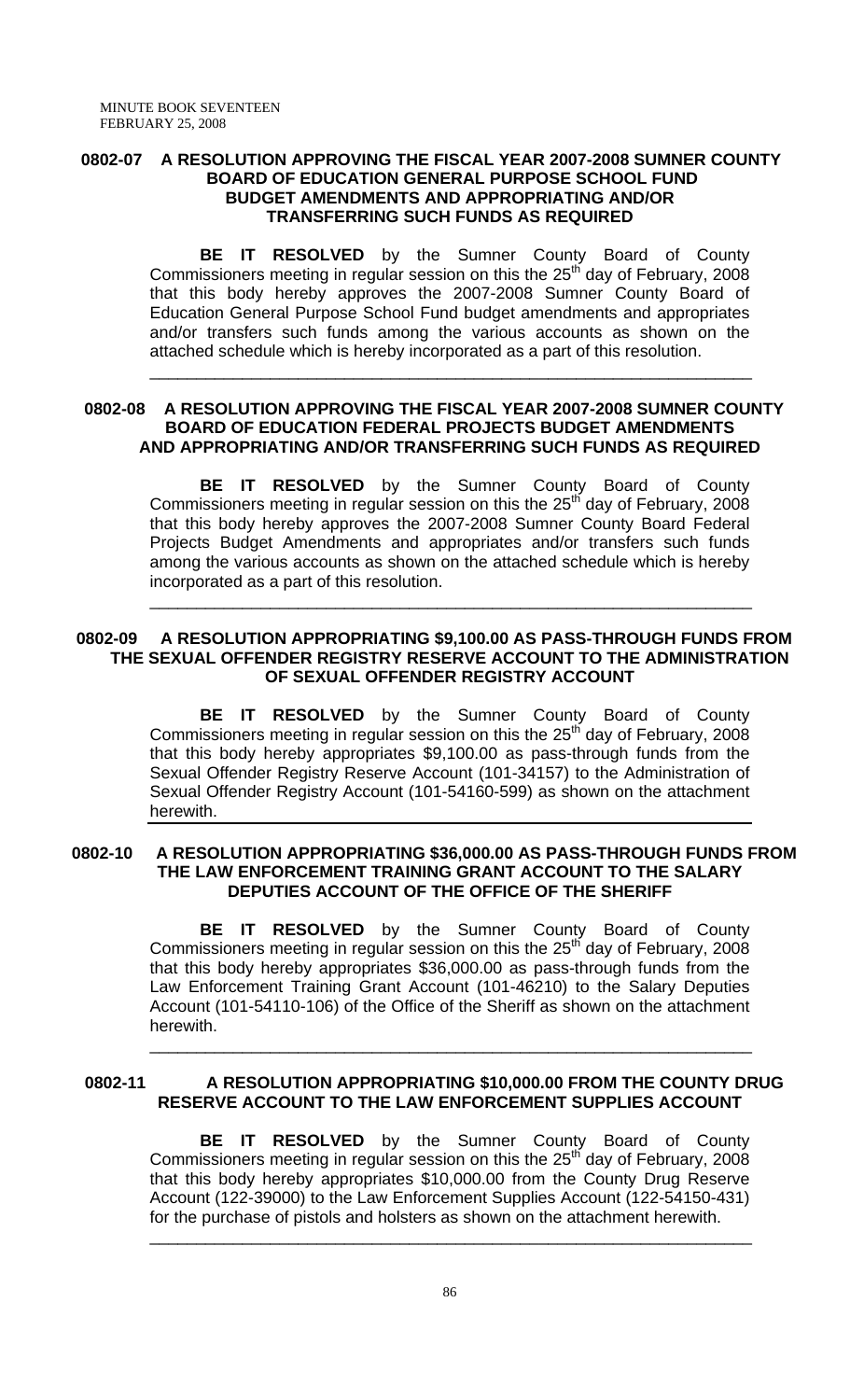## **0802-12 A RESOLUTION APPROPRIATING \$17,400.00 FROM THE COUNTY GENERAL FUND RESERVE ACCOUNT TO VARIOUS COUNTY COMMISSION ACCOUNTS**

 **BE IT RESOLVED** by the Sumner County Board of County Commissioners meeting in regular session on this the  $25<sup>th</sup>$  day of February, 2008 that this body hereby appropriates \$17,400.00 from the County General Fund Reserve Account (101-39000) to the various County Commission accounts, as shown on the attachment herewith, from settlements on two separate delinquent tax issues.

\_\_\_\_\_\_\_\_\_\_\_\_\_\_\_\_\_\_\_\_\_\_\_\_\_\_\_\_\_\_\_\_\_\_\_\_\_\_\_\_\_\_\_\_\_\_\_\_\_\_\_\_\_\_\_\_\_\_\_\_\_\_\_\_

#### **0802-13 A RESOLUTION APPROPRIATING \$43,245.00 AS PASS-THROUGH FUNDS FROM THE OTHER STATE REVENUE ACCOUNT OF THE COURTS DEPARTMENT TO THE OTHER SUPPLIES-JUDGES ACCOUNT**

 $\overline{\phantom{a}}$  , and the contribution of the contribution of the contribution of the contribution of the contribution of the contribution of the contribution of the contribution of the contribution of the contribution of the

 **BE IT RESOLVED** by the Sumner County Board of County Commissioners meeting in regular session on this the  $25<sup>th</sup>$  day of February, 2008 that this body hereby appropriates \$43,245.00 as pass-through funds from the Other State Revenue Account (101-46990) to the Other Supplies-Judges Account (101-58400-499), as shown on the attachment herewith, from grants received for audio and visual needs and courthouse security.

# **0802-14 A RESOLUTION APPROPRIATING \$3,000.00 AS PASS-THROUGH FUNDS FROM THE ELMER HINTON MEMORIAL LIBRARY FUND RESERVE ACCOUNT TO THE GRANT ACCOUNT**

**BE IT RESOLVED** by the Sumner County Board of County Commissioners meeting in regular session on this the  $25<sup>th</sup>$  day of February, 2008 that this body hereby appropriates \$3,000.00 as pass-through funds from the Elmer Hinton Memorial Library Fund Reserve Account (101-35113) to the Grant Account (56500-799-103) as shown on the attachment herewith.

\_\_\_\_\_\_\_\_\_\_\_\_\_\_\_\_\_\_\_\_\_\_\_\_\_\_\_\_\_\_\_\_\_\_\_\_\_\_\_\_\_\_\_\_\_\_\_\_\_\_\_\_\_\_\_\_\_\_\_\_\_\_\_\_

#### **0802-15 A RESOLUTION APPROPRIATING \$12,161.99 AS PASS-THROUGH FUNDS FROM THE DRUG COURT OTHER PUBLIC SAFETY ACCOUNT TO VARIOUS ACCOUNTS WITHIN THE OFFICE OF THE DRUG COURT**

**BE IT RESOLVED** by the Sumner County Board of County Commissioners meeting in regular session on this the 25<sup>th</sup> day of February, 2008 that this body hereby appropriates \$12,161.99 as pass-through funds from the Drug Court Other Public Safety Account to various accounts of the Drug Court, as shown on the attachment herewith, from state grants received for Drug Court program costs.

\_\_\_\_\_\_\_\_\_\_\_\_\_\_\_\_\_\_\_\_\_\_\_\_\_\_\_\_\_\_\_\_\_\_\_\_\_\_\_\_\_\_\_\_\_\_\_\_\_\_\_\_\_\_\_\_\_\_\_\_\_\_\_\_

#### **0802-16 A RESOLUTION APPROPRIATING \$15,789.00 AS PASS-THROUGH FUNDS FROM THE STATE HEALTH DEPARTMENT ACCOUNT TO THE OTHER COSTS ACCOUNT OF THE HEALTH DEPARTMENT**

 **BE IT RESOLVED** by the Sumner County Board of County Commissioners meeting in regular session on this the  $25<sup>th</sup>$  day of February, 2008 that this body hereby appropriates \$15,789.00 as pass-through funds from the State Health Account (101-46310) to the Other Costs Account (101-55110-599) of the Health Department for funds received from a state tobacco grant as shown on the attachment herewith.

**\_\_\_\_\_\_\_\_\_\_\_\_\_\_\_\_\_\_\_\_\_\_\_\_\_\_\_\_\_\_\_\_\_\_\_\_\_\_\_\_\_\_\_\_\_\_\_\_\_\_\_\_\_\_\_\_\_\_\_\_\_\_\_\_**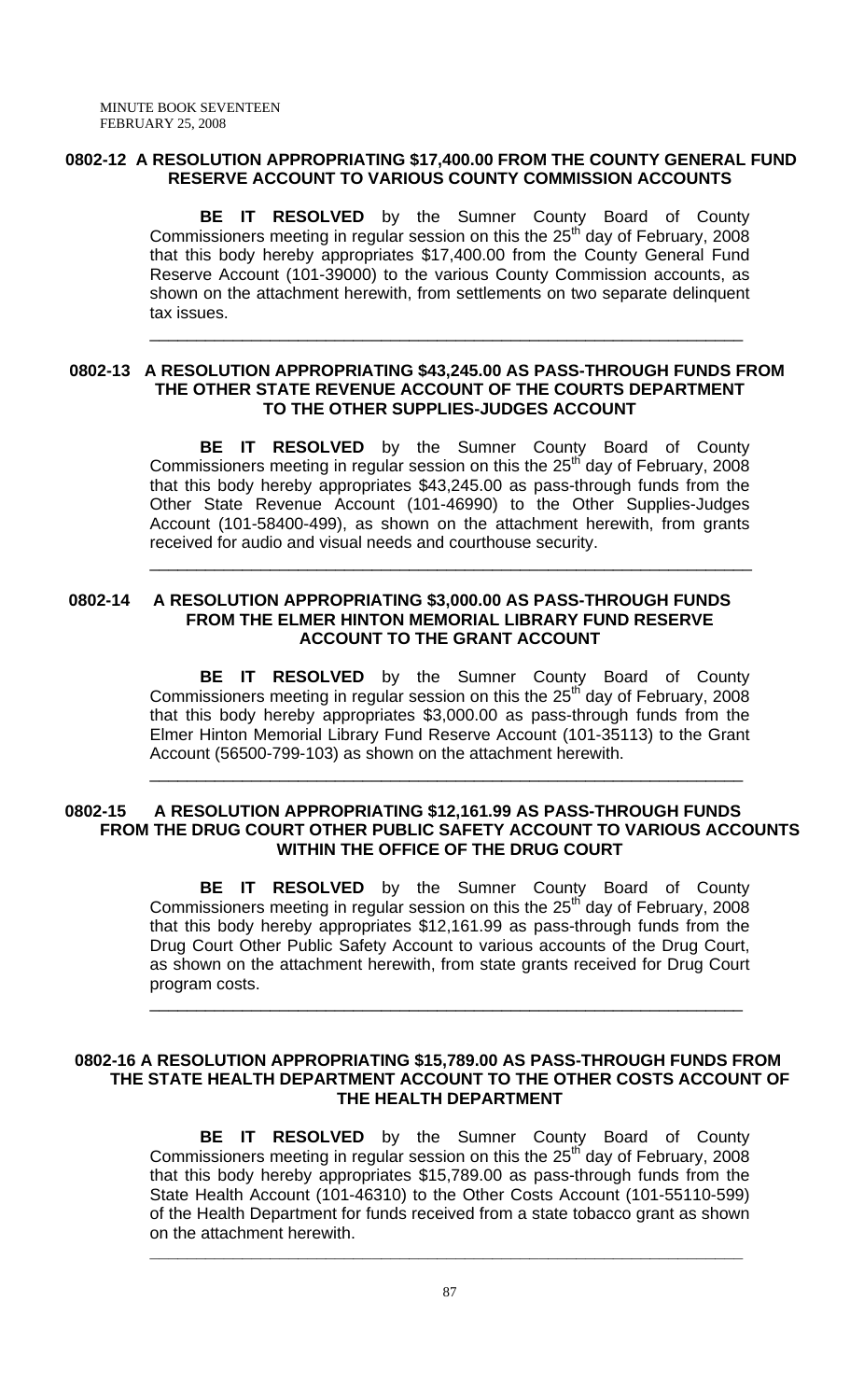#### **0802-17 A RESOLUTION APPROPRIATING \$197,109.23 AS PASS-THROUGH FUNDS FROM THE HOMELAND SECURITY GRANT TO THE EMERGENCY MANAGEMENT AGENCY**

 **BE IT RESOLVED** by the Sumner County Board of County Commissioners meeting in regular session on this the  $25<sup>th</sup>$  day of February, 2008 that this body hereby appropriates \$197,109.23 as pass-through funds from the Homeland Security Grant to Emergency Management Agency as shown on the attachment herewith.

\_\_\_\_\_\_\_\_\_\_\_\_\_\_\_\_\_\_\_\_\_\_\_\_\_\_\_\_\_\_\_\_\_\_\_\_\_\_\_\_\_\_\_\_\_\_\_\_\_\_\_\_\_\_\_\_\_\_\_\_\_\_\_\_

# **0802-18 A RESOLUTION ENCOURAGING THE TENNESSEE DEPARTMENT OF TRANSPORTATION TO NAME THE PORTION OF HIGHWAY 31E FROM THE CITY LIMITS OF GALLATIN TO MT. VERNON ROAD IN HONOR OF JOHNNY HAYES AND APPROPRIATING FUNDS FOR SIGNAGE**

 **BE IT RESOLVED** by the Sumner County Board of County Commissioners meeting in regular session on this the  $25<sup>th</sup>$  day of February, 2008 that this body encourages the State of Tennessee Department of Transportation ("TDOT") to name the portion of Highway 31E from the city limits of Gallatin to Mt. Vernon Road in honor of Johnny Hayes; and

**BE IT FURTHER RESOLVED** that up to \$500.00 is appropriated from the County General Fund Reserve Account (101-39000) to the Commission Costs Account (101-51100-599) for costs of the same; and

**BE IT FURTHER RESOLVED** that the County Clerk forward a copy of this resolution to our state officials.

\_\_\_\_\_\_\_\_\_\_\_\_\_\_\_\_\_\_\_\_\_\_\_\_\_\_\_\_\_\_\_\_\_\_\_\_\_\_\_\_\_\_\_\_\_\_\_\_\_\_\_\_\_\_\_\_\_\_\_\_\_\_\_\_

#### **0802-19 A RESOLUTION DECLARING VARIOUS ITEMS FROM THE OFFICE OF THE SHERIFF AS SURPLUS AND AUTHORIZING DISPOSAL OR SALE OF SAME PURSUANT TO EXISITING POLICIES AND PROCEDURES**

 **BE IT RESOLVED** by the Sumner County Board of County Commissioners meeting in regular session on this the  $25<sup>th</sup>$  day of February, 2008 that this body does hereby declare the items from the Office of the Sheriff as surplus as shown on the attachments; and

**BE IT FURTHER RESOLVED,** that the disposal or sale of the same is authorized pursuant to existing policies and procedures.

**\_\_\_\_\_\_\_\_\_\_\_\_\_\_\_\_\_\_\_\_\_\_\_\_\_\_\_\_\_\_\_\_\_\_\_\_\_\_\_\_\_\_\_\_\_\_\_\_\_\_\_\_\_\_\_\_\_\_\_\_\_\_\_\_** 

# **PROPERTY TAX REFUNDS**

The following property tax refunds were included on the Consent Agenda:

Neagle, David, etux Patsy; \$115.20 Property Tax Collections

The electronic vote was recorded in the following manner:

| Akins        | Fennell         | Cummings     |  |
|--------------|-----------------|--------------|--|
| Hall         | Graves          | Satterfield  |  |
| Holt         | <b>Matthews</b> | <b>Boyd</b>  |  |
| England      | Vaughn          | LeMarbre     |  |
| <b>Moser</b> | <b>Decker</b>   | Hyde         |  |
| Hughes       | Kimbrough       | Goode        |  |
| Skidmore     | Freels          | <b>Hobbs</b> |  |